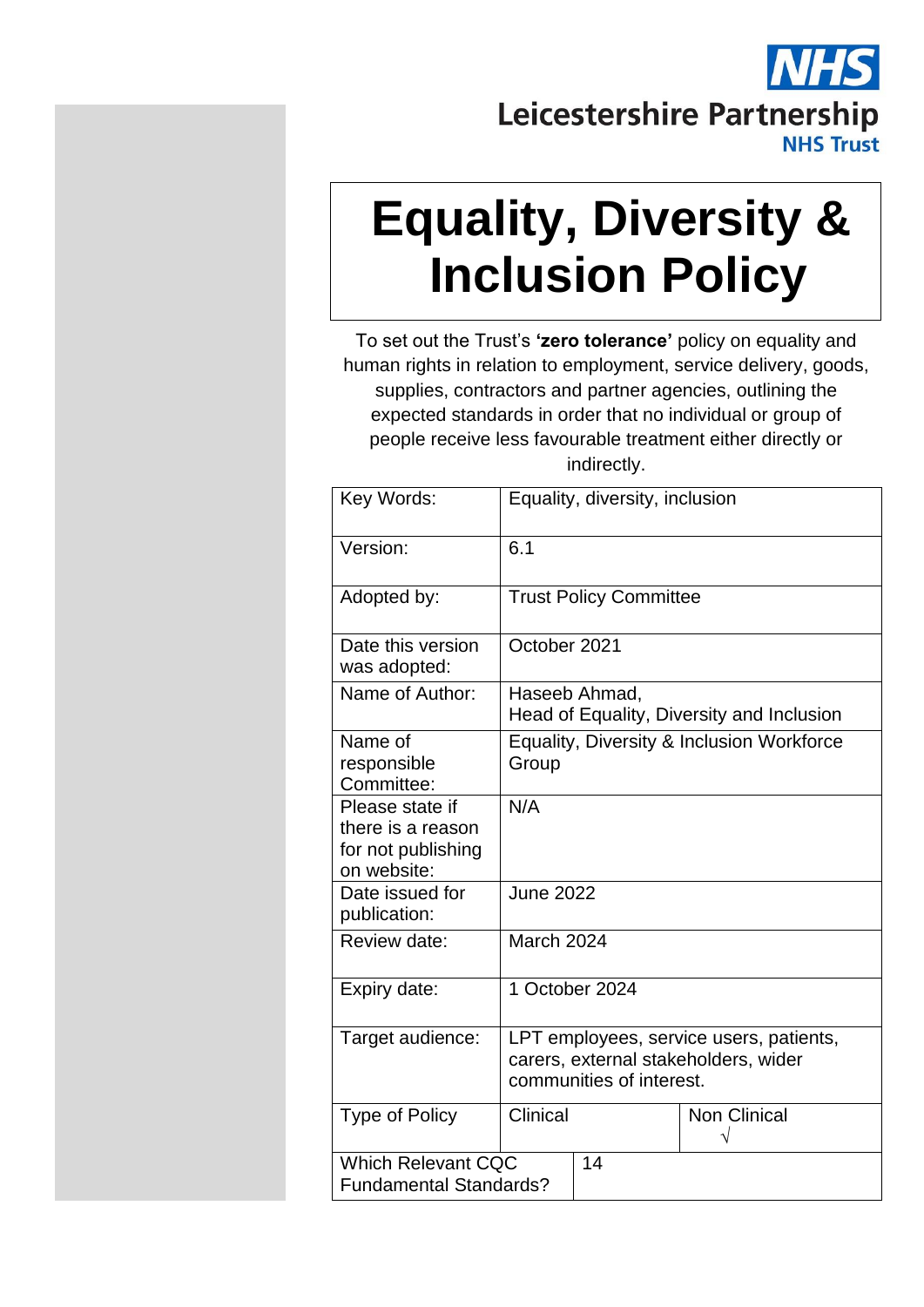| <b>Version Control</b>                                                |                |  |
|-----------------------------------------------------------------------|----------------|--|
| <b>Equality Statement</b>                                             |                |  |
| Due Regard                                                            |                |  |
| Definitions that apply to this Policy & Procedure                     |                |  |
| Purpose of the Policy<br>1 <sub>1</sub>                               | 7              |  |
| Summary and Scope of Policy<br>2.                                     | $\overline{7}$ |  |
| Introduction<br>3.                                                    | $\overline{7}$ |  |
| <b>Legal Duty</b><br>4.                                               | 8              |  |
| Flowchart / Process Chart<br>5.                                       | 10             |  |
| 6.<br>Anti-bullying, Harassment and Victimisation                     | 10             |  |
| Recruitment, Promotion, Transfers, Redeployment and Resignation<br>7. | 11             |  |
| 8.<br>Grievance                                                       | 11             |  |
| People (other than employees) Working for the Trust<br>9.             | 12             |  |
| 10. Patients, Service Users, Carers and Visitors                      | 12             |  |
| 11. Equality, Diversity and Inclusion Strategy                        | 12             |  |
| 12. Staff Support Networks                                            | 12             |  |
| 13. Involving, Engaging and Consulting                                | 13             |  |
| 14. Hate Crime and Incidents                                          |                |  |
| 15. Procurement                                                       |                |  |
| 16. Performance and Contract Management                               | 14             |  |
| 17. Service Delivery                                                  | 14             |  |
| 18. Complaints                                                        | 14             |  |
| 19. Equality, Diversity and Inclusion Service                         | 14             |  |
| 20. Reviewing                                                         | 15             |  |
| 21. Responsibility for Document Development                           | 15             |  |
| 22. Duties within the Organisation/Key Duties                         | 15             |  |
| 23. Training needs                                                    | 15             |  |
| 24. Monitoring Compliance and Effectiveness                           | 16             |  |
| 25. Standards/Performance Indicators                                  | 16             |  |
| 26. References and Bibliography                                       |                |  |
| <b>Appendices:</b>                                                    |                |  |
| <b>Training Needs Analysis</b>                                        | 17             |  |
| 2. NHS Constitution                                                   | 18             |  |
| 3. Stakeholders and Consultation                                      | 19             |  |
| 4. Due Regard Screening Template                                      |                |  |
| 5. Privacy Impact Assessment Screening                                |                |  |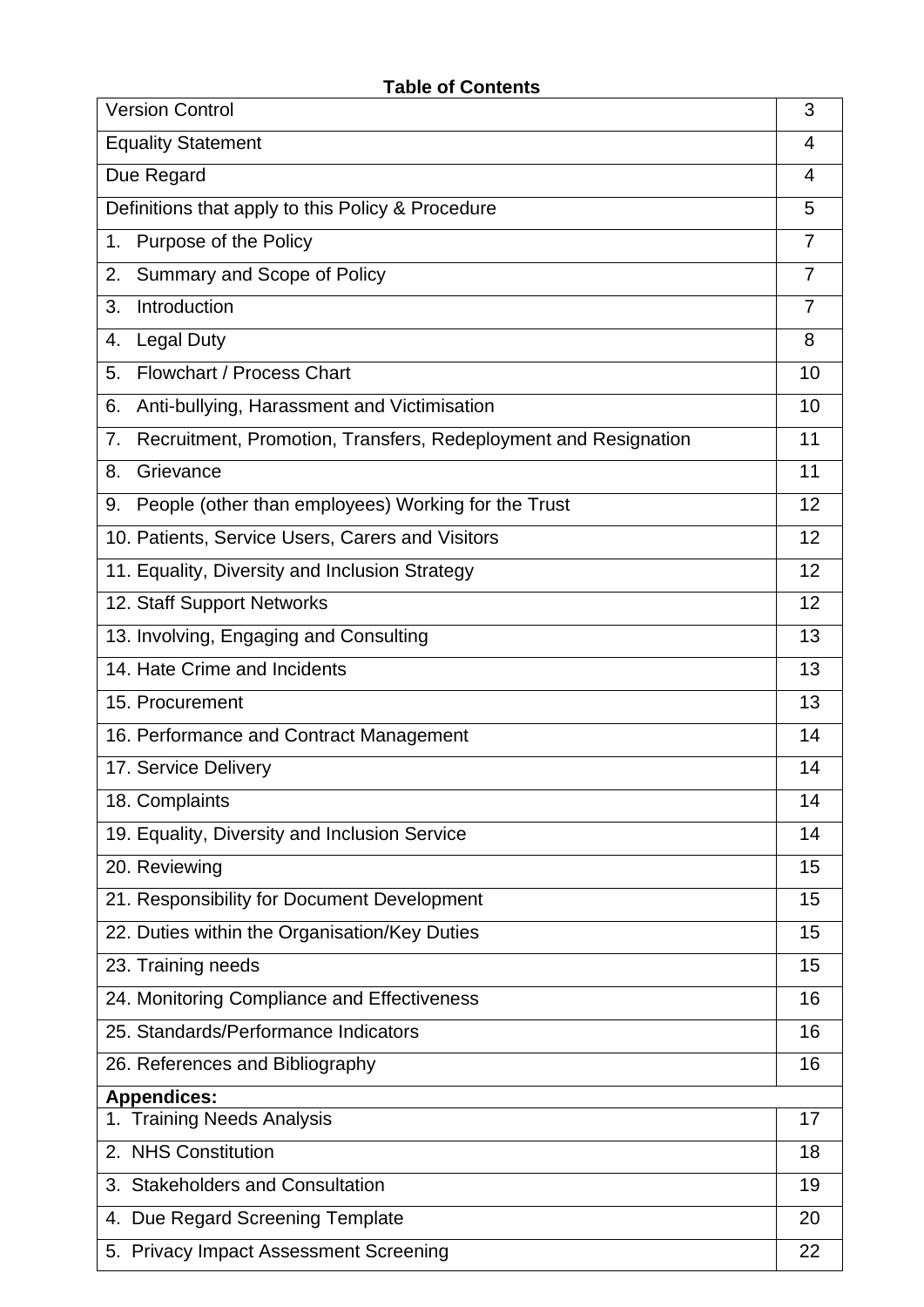## **Version Control and Summary of Changes**

| <b>Version</b>         | <b>Date</b>                        | <b>Comments</b>                                                                                                                                                                                                                                                                                                                                                                                                                                                                                                                                                                                                                                                                                                                                                                                                                                                                                                                 |
|------------------------|------------------------------------|---------------------------------------------------------------------------------------------------------------------------------------------------------------------------------------------------------------------------------------------------------------------------------------------------------------------------------------------------------------------------------------------------------------------------------------------------------------------------------------------------------------------------------------------------------------------------------------------------------------------------------------------------------------------------------------------------------------------------------------------------------------------------------------------------------------------------------------------------------------------------------------------------------------------------------|
| number                 |                                    | (description change and amendments)                                                                                                                                                                                                                                                                                                                                                                                                                                                                                                                                                                                                                                                                                                                                                                                                                                                                                             |
| Version 1<br>Version 2 | September 2011<br>20 December 2011 |                                                                                                                                                                                                                                                                                                                                                                                                                                                                                                                                                                                                                                                                                                                                                                                                                                                                                                                                 |
| Version 3              | 20 February 2012                   | Amendments post initial review of draft 1.0                                                                                                                                                                                                                                                                                                                                                                                                                                                                                                                                                                                                                                                                                                                                                                                                                                                                                     |
|                        |                                    | Final Draft prior to consultation                                                                                                                                                                                                                                                                                                                                                                                                                                                                                                                                                                                                                                                                                                                                                                                                                                                                                               |
| Version 3.1            | 06 March 2012                      | Amendments following feedback from HR LPT Staffside<br><b>Policy Group</b>                                                                                                                                                                                                                                                                                                                                                                                                                                                                                                                                                                                                                                                                                                                                                                                                                                                      |
| Version 4              | January 2014                       | Reviewed and revised EHR policy in line with legislation                                                                                                                                                                                                                                                                                                                                                                                                                                                                                                                                                                                                                                                                                                                                                                                                                                                                        |
| Version 5              | January 2018                       | Reviewed and revised to take account of any changes in<br>legislation, policy and practice. The changes entail the<br>following:<br>• Titled changed to Equality, Diversity and Inclusion<br>policy<br>• Key words includes 'inclusion'<br>• Clarity and update on the legislation<br>• Extensive details on Human Rights Act removed<br>• Reasonable adjustment moved under Gender Re-<br>assignment<br>• Update of information<br>Clarity on zero-tolerance to bullying and harassment<br>• The word 'support' under ABHAS changed to 'advice'<br>• Added Modern Slavery Act 2015 information.<br>• Updated information under the following:<br>$\circ$ training details<br>revised diversity and inclusion approach<br>$\circ$<br><b>Staff Support Groups</b><br>$\circ$<br>Procurement<br>$\circ$<br><b>Hate Crime</b><br>$\circ$<br>Performance and contracts<br>$\circ$<br>Monitoring and review<br>$\circ$<br>Due regard |
| Version 5.1            | 15 November 2018                   | Complaints.<br>Reviewed and revised to take account of any changes in<br>legislation, policy and practice. The changes entail the<br>following:<br>Updated information:<br>Due Regard<br>Removed NHSLA standards.                                                                                                                                                                                                                                                                                                                                                                                                                                                                                                                                                                                                                                                                                                               |
| Version 6              | <b>July 2021</b>                   | Minor changes have been made to the document. For<br>example, changing the name of the Equality, Diversity<br>and Human Rights Team to the Equality, Diversity and<br>Inclusion Service. Slight amendment to the definition of<br>Inclusion in the definitions table.                                                                                                                                                                                                                                                                                                                                                                                                                                                                                                                                                                                                                                                           |
| Version 6.1            | <b>June 2022</b>                   | Added a reference to a "no disadvantage" reference in it<br>for the armed forces community $-$ para 17.3                                                                                                                                                                                                                                                                                                                                                                                                                                                                                                                                                                                                                                                                                                                                                                                                                        |

#### **For further information contact:**

Head of Equality, Diversity and Inclusion - 0116 295 7573 / 0777 085 3106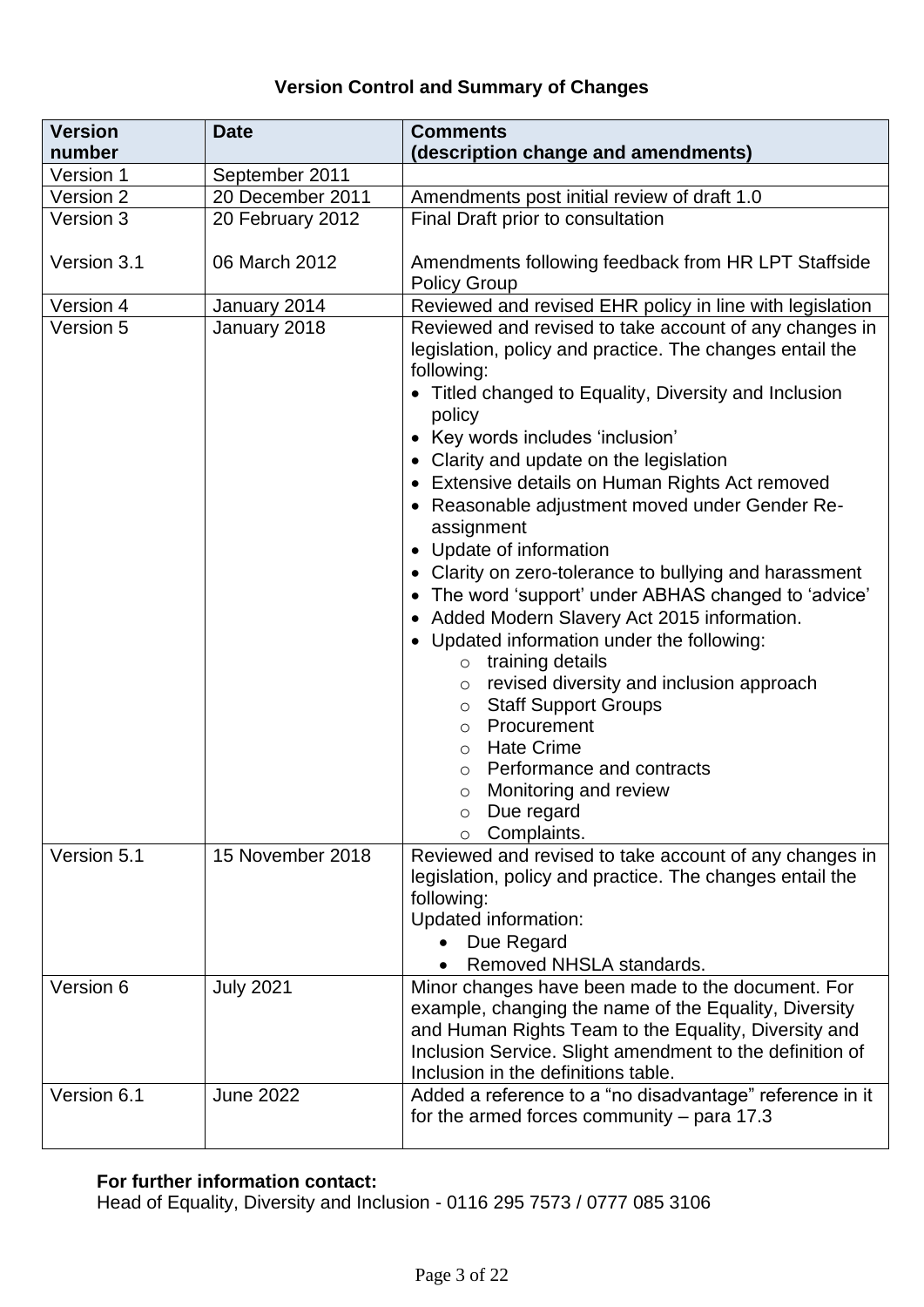## **Equality Statement**

Leicestershire Partnership NHS Trust (LPT) aims to design and implement policy documents that meet the diverse needs of our service, population and workforce, ensuring that none are placed at a disadvantage over others. It takes into account the provisions of the Equality Act 2010 and promotes equal opportunities for all. This document has been assessed to ensure that no one receives less favourable treatment on the protected characteristics of their age, disability, sex (gender), gender reassignment, sexual orientation, marriage and civil partnership, race, religion or belief, pregnancy and maternity.

## **Due Regard**

LPT will ensure that Due regard for equality is taken and as such will undertake an analysis of equality (assessment of impact) on existing and new policies in line with the Equality Act 2010. This process will help to ensure that:

- Strategies, policies and procedures and services are free from discrimination;
- LPT complies with current equality legislation;
- Due regard is given to equality in decision making and subsequent processes;
- Opportunities for promoting equality are identified.

Please refer to due regard assessment (Appendix 4) of this policy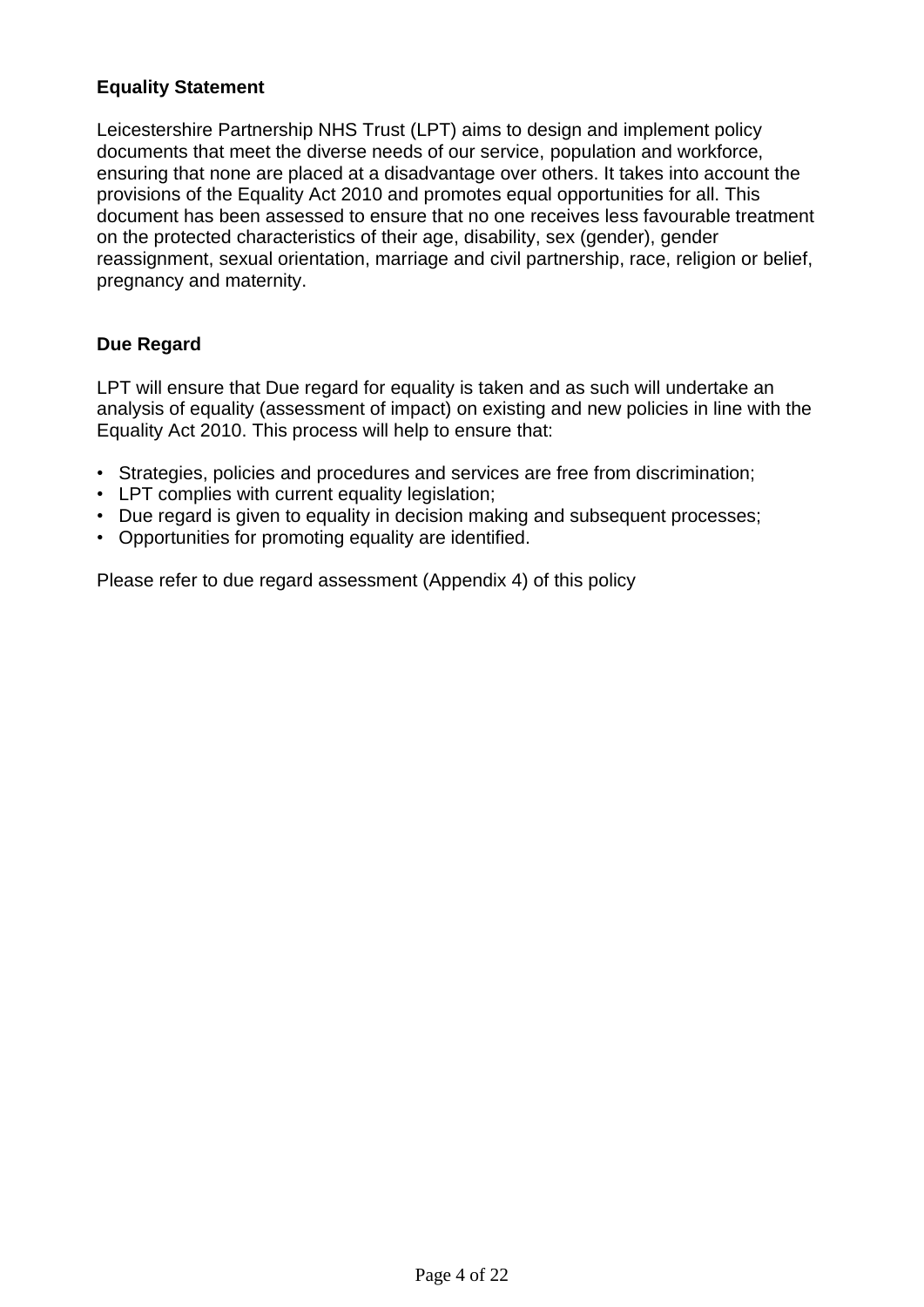# **Definitions that apply to this Policy**

| <b>Bullying</b>     | Bullying is offensive, intimidating, malicious, or insulting behaviour,                                                            |
|---------------------|------------------------------------------------------------------------------------------------------------------------------------|
|                     | an abuse or misuse of power through means intended to                                                                              |
|                     | undermine, humiliate, denigrate or injure the recipient.                                                                           |
| <b>Due Regard</b>   | Having due regard for advancing equality involves:                                                                                 |
|                     | Removing or minimising disadvantages suffered by people                                                                            |
|                     | due to their protected characteristics.                                                                                            |
|                     | Taking steps to meet the needs of people from protected groups                                                                     |
|                     | where these are different from the needs of other people.                                                                          |
|                     | Encouraging people from protected groups to participate in public                                                                  |
|                     | life or in other activities where their participation is                                                                           |
|                     | disproportionately low.                                                                                                            |
| <b>Diversity</b>    | Diversity is about the recognition and valuing of difference in its                                                                |
|                     | broadest sense. It is about creating a working culture and                                                                         |
|                     | practices that recognise, respect, value and harness difference for                                                                |
|                     | the benefit of the organisation, its workforce and the individual,                                                                 |
|                     | including patients                                                                                                                 |
| <b>Dignity and</b>  | To treat someone with dignity is to treat them as being of worth,                                                                  |
| <b>Respect</b>      | in a way that is respectful of them as individuals. Dignity is the                                                                 |
|                     | result of being treated with respect. It is internal and often                                                                     |
|                     | associated with a sense of worth, well-being, being valued and                                                                     |
|                     | having a sense of purpose.                                                                                                         |
|                     | Respect is done (not in a pejorative sense) to other people. When                                                                  |
|                     | dealing with other people it is about being polite, being thoughtful                                                               |
|                     | and caring, keeping them informed, meeting their needs, ensuring                                                                   |
|                     | their privacy, etc. and not treating them as an object of service.                                                                 |
| <b>Equality</b>     | Equality is not about treating everyone the same it is about creating                                                              |
|                     | a fairer society where everyone can participate and has the                                                                        |
|                     | opportunity to fulfil their potential. The implementation of equality is                                                           |
|                     | backed by legislation designed to address unfair discrimination<br>based on particular protected characteristics.                  |
| <b>Equality and</b> | Equality and Diversity are not inter-changeable but inter-dependent.                                                               |
| <b>Diversity</b>    | There can be no equality of opportunity if difference is not valued,                                                               |
|                     | harnessed and taken account of.                                                                                                    |
| <b>Equality</b>     | People exhibiting one or more of the protected characteristics;                                                                    |
| <b>Groups</b>       | age, disability, gender, ethnicity, religion and belief, sexual                                                                    |
|                     | orientation, transgender, maternity, paternity, marriage and civil                                                                 |
|                     | partnership.                                                                                                                       |
| <b>Fairness</b>     | Fairness is treating people equally or in a way that is right or                                                                   |
|                     | reasonable and considering everything that has an effect on a                                                                      |
|                     | situation, so that a fair judgment cane be made.                                                                                   |
| <b>Harassment</b>   | In the Equality Act 2010 harassment is defined as 'unwanted                                                                        |
|                     | conduct related to a relevant protected characteristic, which has                                                                  |
|                     | the purpose or effect of violating an individual's dignity or                                                                      |
|                     | creating an intimidating, hostile, degrading, humiliating or                                                                       |
|                     | offensive environment for that individual'.                                                                                        |
| <b>Human Rights</b> | 'Human rights' are the basic rights and freedoms that belong to<br>every person in the world. They are the fundamental things that |
|                     | human beings need in order to flourish and participate fully in                                                                    |
|                     | society.                                                                                                                           |
|                     | Human rights belong to everyone, regardless of their                                                                               |
|                     | circumstances. They cannot be given away or taken away from                                                                        |
|                     | you by anybody – although some rights can be limited or                                                                            |
|                     | restricted in certain circumstances. For example, your right to                                                                    |
|                     | liberty (Article 5, European Convention on Human Rights) can be                                                                    |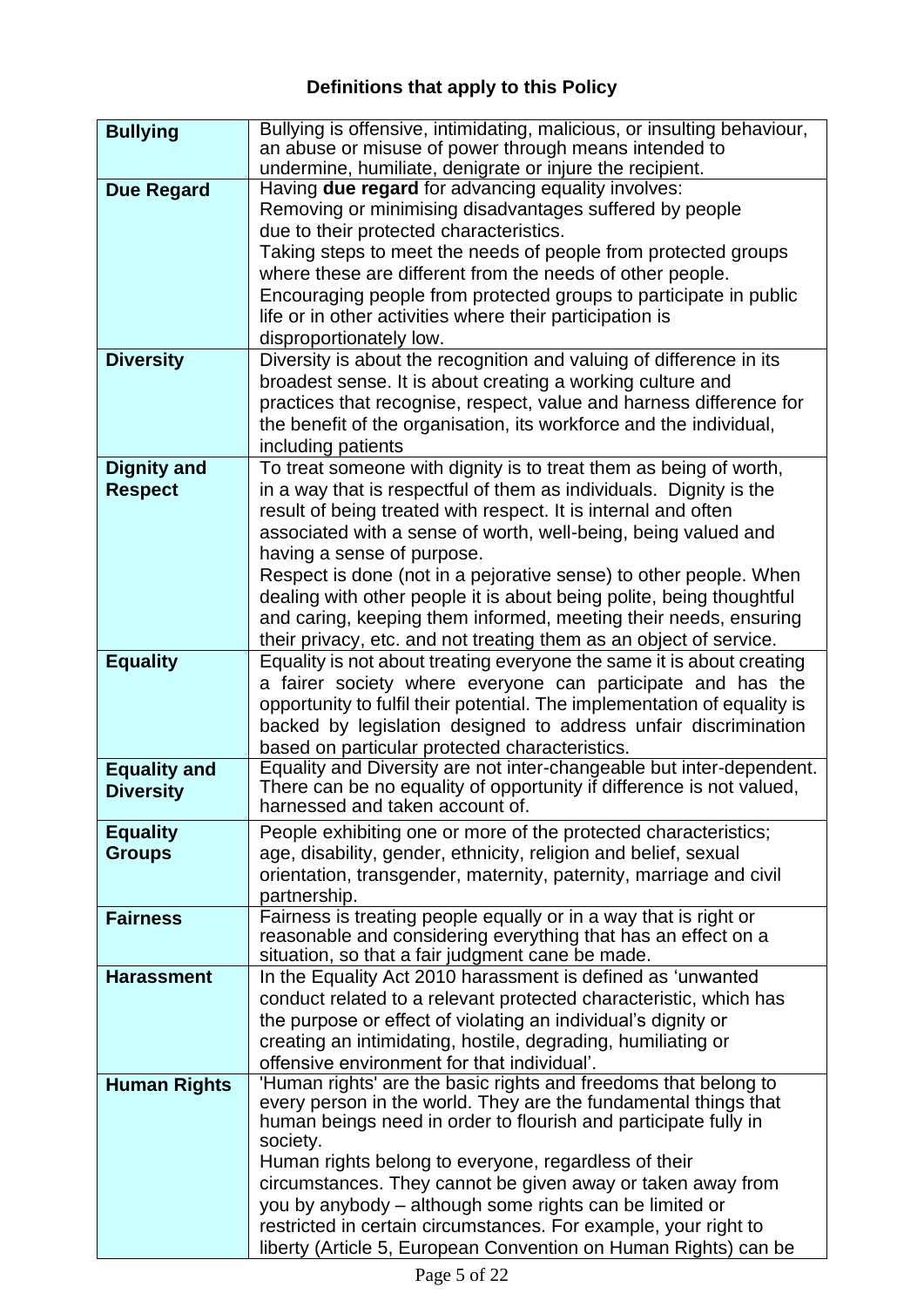|                                              | restricted if you are convicted of a crime.                                                                                                                                                                                                                                                                                                                                                                                                                                   |
|----------------------------------------------|-------------------------------------------------------------------------------------------------------------------------------------------------------------------------------------------------------------------------------------------------------------------------------------------------------------------------------------------------------------------------------------------------------------------------------------------------------------------------------|
| <b>Inclusion</b>                             | The term inclusion is seen as a universal human right. It is the act of<br>involving all people irrespective of their protected characteristic,<br>medical conditions or other needs in every aspect of life. It is about<br>giving equal access, being truly inclusive in involving everyone in<br>decision-making and eliminating discrimination.                                                                                                                           |
| <b>Protected</b><br><b>Characteristics</b>   | This policy is intended to protect employees and service users<br>from unfair treatment, regardless of their background. Our<br>definition of 'protected characteristics' is based on those set out<br>in the Equality Act 2010. The nine protected characteristics are<br>age, disability, gender reassignment, marriage and civil<br>partnership, pregnancy and maternity, race, religion or belief,<br>sex and sexual orientation.                                         |
| <b>Public Sector</b><br><b>Equality Duty</b> | A public authority (including NHS organisations) must, in the<br>exercise of their functions, have due regard to the need to<br>eliminate discrimination, harassment and victimisation or<br>any other conduct prohibited by the Equality Act 2010 in<br>relation to the protected characteristics advance equality of<br>opportunity between all persons; and foster good relations<br>between groups of people sharing a protected characteristic<br>and those that do not. |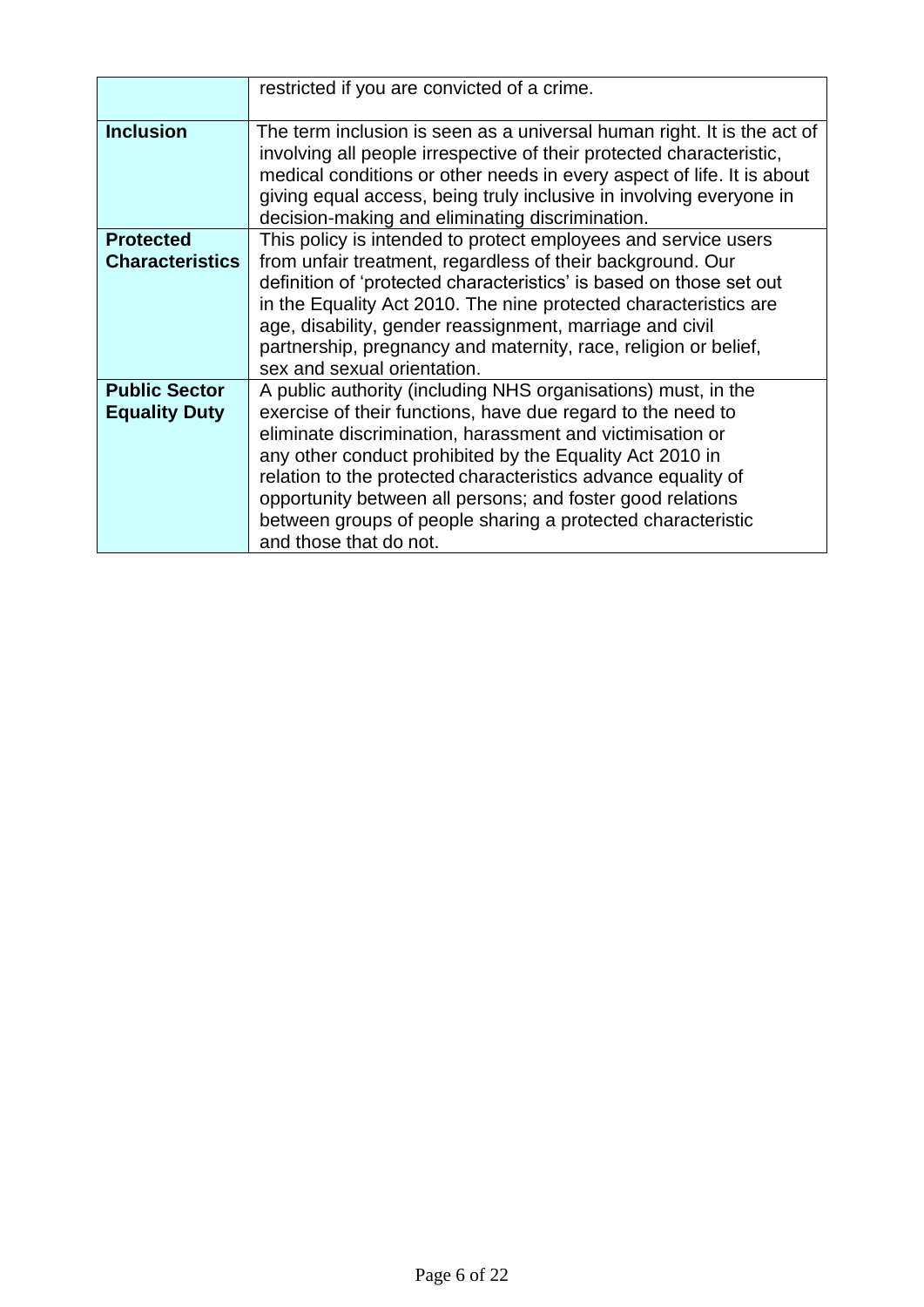#### **1.0. Purpose of the Policy**

- 1.1 The policy applies to all staff, service users, patients, carers, visitors and any activities and functions undertaken by, or on behalf of the Trust.
- 1.2 Equality sits at the heart of everything the Trust does and delivers. It is a fundamental part of ensuring services and employment practices are fit for purpose and do not discriminate or disadvantage any protected group or individual.

#### **2.0 Summary and Scope of Policy**

- 2.1 This policy replaces all previous equality policies managed by the Trust.
- 2.2 The Trust is committed to creating a culture where everyone has equal chances to improve their health and welfare in an environment free from any unlawful discrimination, harassment and bullying.
- 2.3 The Trust recognises that the experiences and needs of every individual are unique. The Trust strives to value and respect the diversity of its service users, patients, carers, staff and the public.
- 2.4 The policy sets out the Trusts expected standards of behaviour in employment, service delivery, suppliers, contractors and partner agencies. As a public body, the Trust has a duty to eliminate discrimination, advance equality and foster good relations.

#### **3.0. Introduction**

- 3.1 This policy provides a framework for Leicestershire Partnership NHS Trust (hereafter referred to as the Trust) that will ensure compliance with the Equality Act 2010, Public Sector Equality Duty, Human Rights Act 1998 and Mental health Act 2007 in respect of their responsibilities as an employer and as a provider of services. The policy underpins any other policy or practice applied by the Trust.
- 3.2 The policy demonstrates the Trusts commitment towards dealing fairly with issues of equality, diversity and inclusion and anti-discriminatory practice both in the provision of services and as an employer. It is the intention of the Trust to eliminate unfair and unlawful discriminatory practices in line with current legislation.
- 3.3 Our commitment to this agenda has been summarised in our 'Equality and Diversity Statement'.
- 3.4 All staff should act in accordance to our Trust leadership behaviours for all and be able to evidence adherence in situations that involve equality and diversity. A fundamental approach to developing our Leadership behaviours for all is our ability to both give and receive feedback in a positive and insightful way. The feedback method is based on defining; Context, Understanding, Behaviour and Effect (CUBE).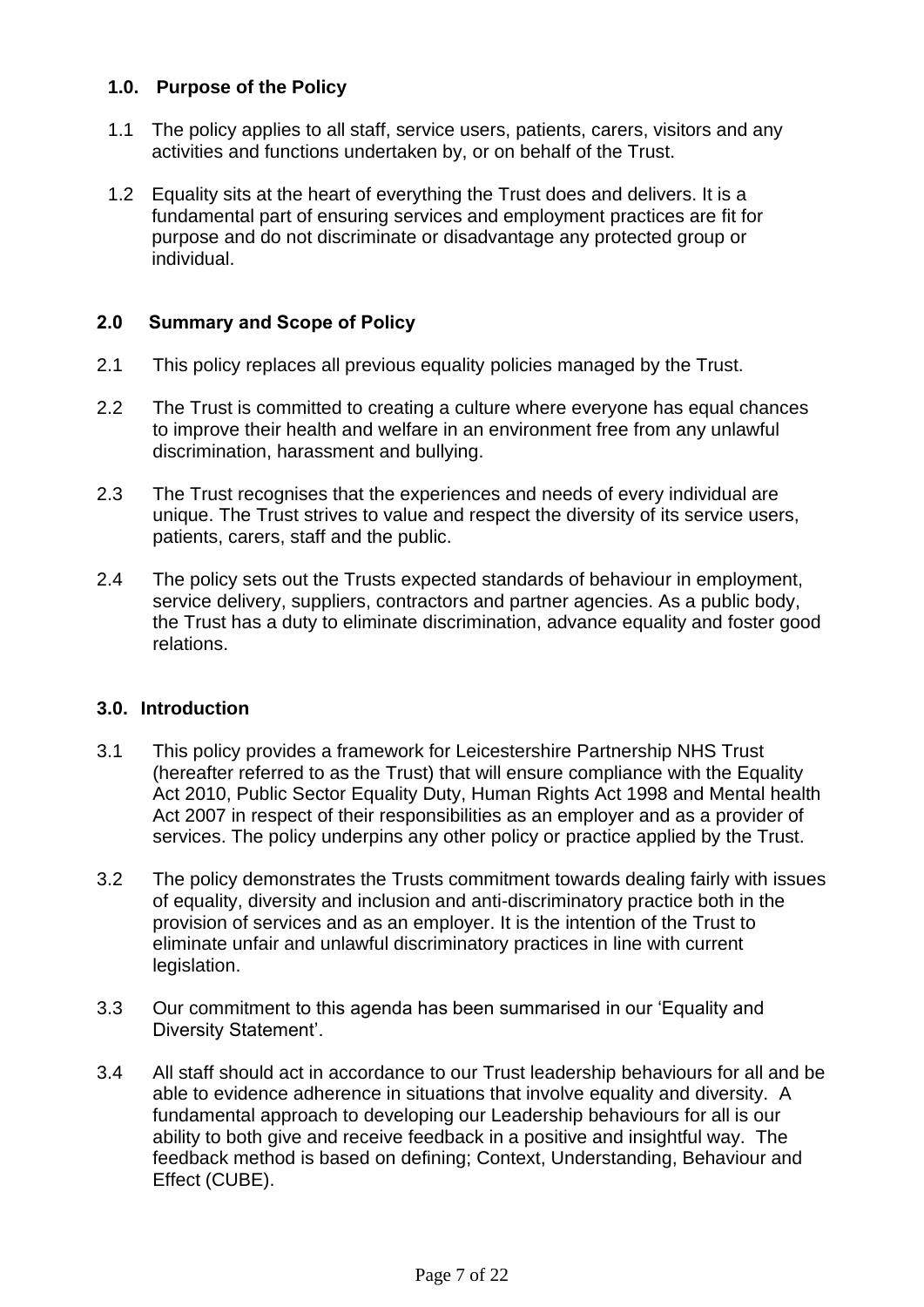#### **4.0 Legal Duty**

#### 4.1 **Equality Act 2010**

The policy contains measures under the Equality Act 2010 to ensure as far as possible no one in the Trust discriminates (directly or indirectly) or victimises another person on the grounds of age, disability, gender re-assignment, marriage and civil partnership, pregnancy and maternity, race, religion or belief, sex and sexual orientation.

The legislation covers discrimination on several grounds: direct and indirect discrimination, discrimination by association, discrimination by perception and victimisation.

The Public Sector Equality Duty (PSED) consists of a general duty, (set out in section 149 of the Equality Act 2010); and specific duties (set out in secondary legislation to accompany the Equality Act 2010). The specific duties are designed to help public bodies meet the general duty; aiming to:

- eliminate unlawful discrimination, harassment and victimisation and other conduct prohibited by the Act
- advance equality of opportunity between people who share a protected characteristic and those who do not
- foster good relations between people who share a protected characteristic and those who do not.

#### 4.2 **Commitment to Human Rights Approach**

The Human Rights Act 1998 sets universal standards to ensure that a person's basic needs as a human being are recognised and met. Public authorities are required to have arrangements in place to ensure that they comply with equality and human rights legislation, and it is unlawful for public sector organisations to act in a way that is incompatible with the legislation.

The Act encourages public authorities to apply a human rights approach to decision making across public services in order to achieve better service provision. The Care Quality Commission standards stipulate requirements related to human rights. The Trusts core purpose of putting patients first embodies the principles of respecting human rights.

The UK Human Rights Act contains 15 basic rights.

#### 4.3 **Modern Slavery Act 2015**

The 'Modern Slavery Act 2015' received Royal Assent on 26 March 2015 and is compatible with the Human Rights Act 1998 and the Equality Act 2010. The Act was introduced to protect individuals held against their will in relation to slavery, servitude and forced or compulsory labour, human trafficking and exploitation.

#### What is modern slavery?

Modern slavery is the illegal trade of human beings used for the purpose of commercial sexual exploitation or reproductive slavery, forced labour, or a modern-day form of slavery. This could relate to British and foreign nationals trafficked into, around and out of the UK. Children, women and men can all be victims of modern slavery. The Trust Board, Chief

Executive, Clinical Directors, Divisional Directors, Heads of Service, Clinical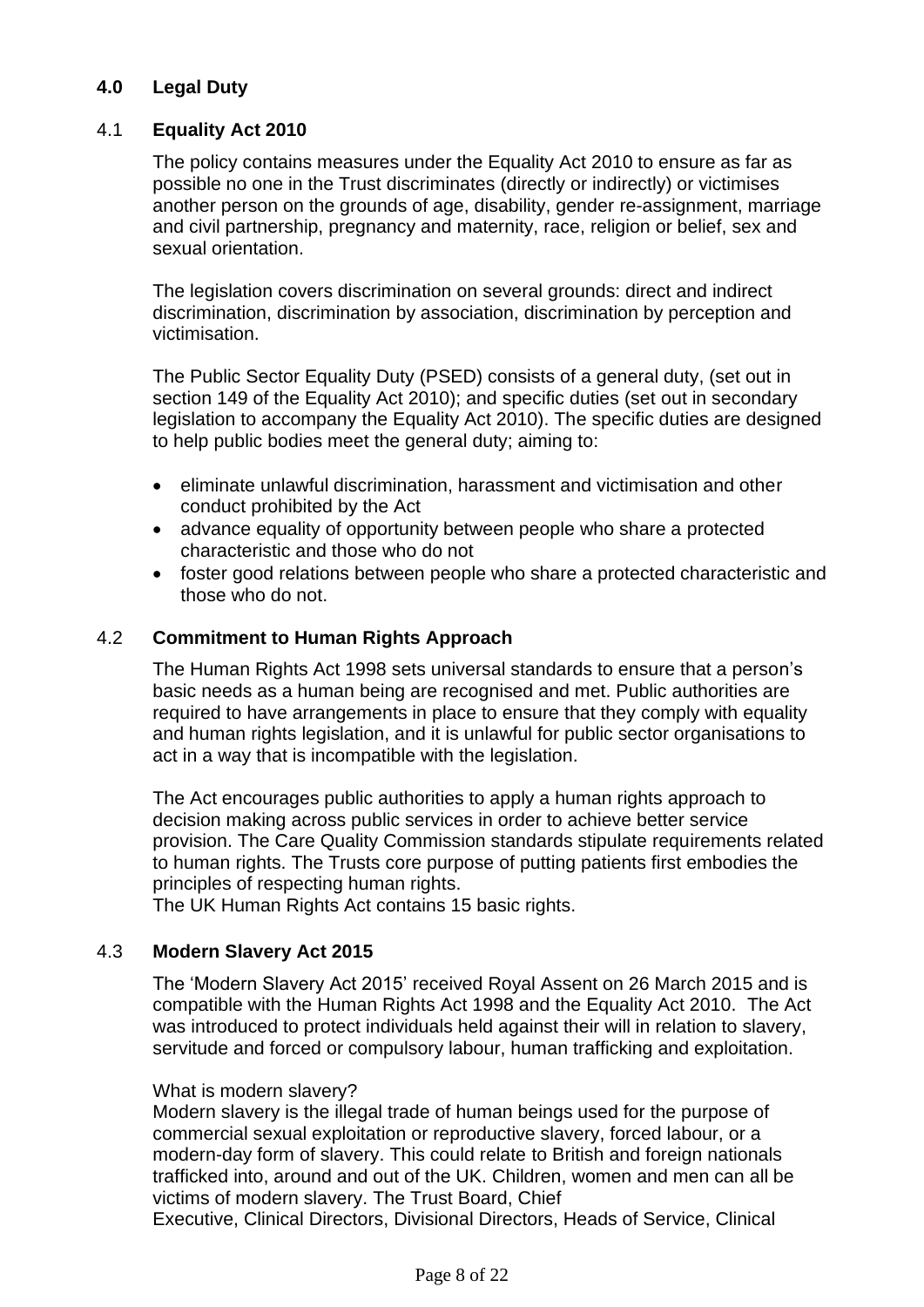Leads and managers have overall responsibility for ensuring that staff are aware and receive appropriate support for dealing with issues regarding the Modern Slavery Act.

All staff have a responsibility to raise concerns with their immediate line manager and take appropriate action by using the routes outlined to report incidents of modern slavery.

#### 4.4 **Gender Reassignment**

It is unlawful to discriminate against staff because they are in the process of changing their gender identity or have gone through the process of gender reassignment. Trust policies support and ensure that staff are not discriminated against on the grounds of gender reassignment when engaging in any process such as:

- Recruitment and selection
- Determining pay
- Training and development
- Selection for promotion
- Discipline and grievances
- Countering bullying and harassment
- Taking time off work.

Gender reassignment is a personal, social, and sometimes medical, process by which a person's gender presentation (the way they appear to others) is changed. Anyone who proposes to, starts or has completed a process to change his or her gender is protected from discrimination under the Equality Act. An individual does not need to be under medical supervision to be protected. So, for example, a woman who decides to live as a man without undergoing any medical procedures would be covered (please refer to the Trust Gender Reassignment policy).

It is discriminatory to treat transsexual people less favourably for being absent from work because they propose to undergo, are undergoing or have undergone gender reassignment, when compared to how they would be treated if they were absent because of illness, injury or other reason. Please refer to the Trust Trans Gender Employee Policy for further guidance and support.

#### 4.5 **Reasonable Adjustments**

Reasonable Adjustment may be required when a disabled person applies for and is recruited to a post, when a member of staff becomes disabled or develops a long term health condition, when the impact of an impairment or medical condition deteriorates for an employee, when there is a change to the workplace or employment arrangements, or when there is need for a disabled member of staff to undertake further training.

Reasonable Adjustments may extend to the individual concerned only (such as providing a Support Worker, acquiring or adapting specialist equipment or organising transport to-from and within work). Or, they may be more wide-ranging to include changes to policies, procedures or corporate functions, to working arrangements or to enable access to premises that also includes car parking, signage, light/noise levels and safe evacuation.

Where members of staff have particular needs for in relation to a protected characteristic (disability, religious or belief, etc.), which may conflict with existing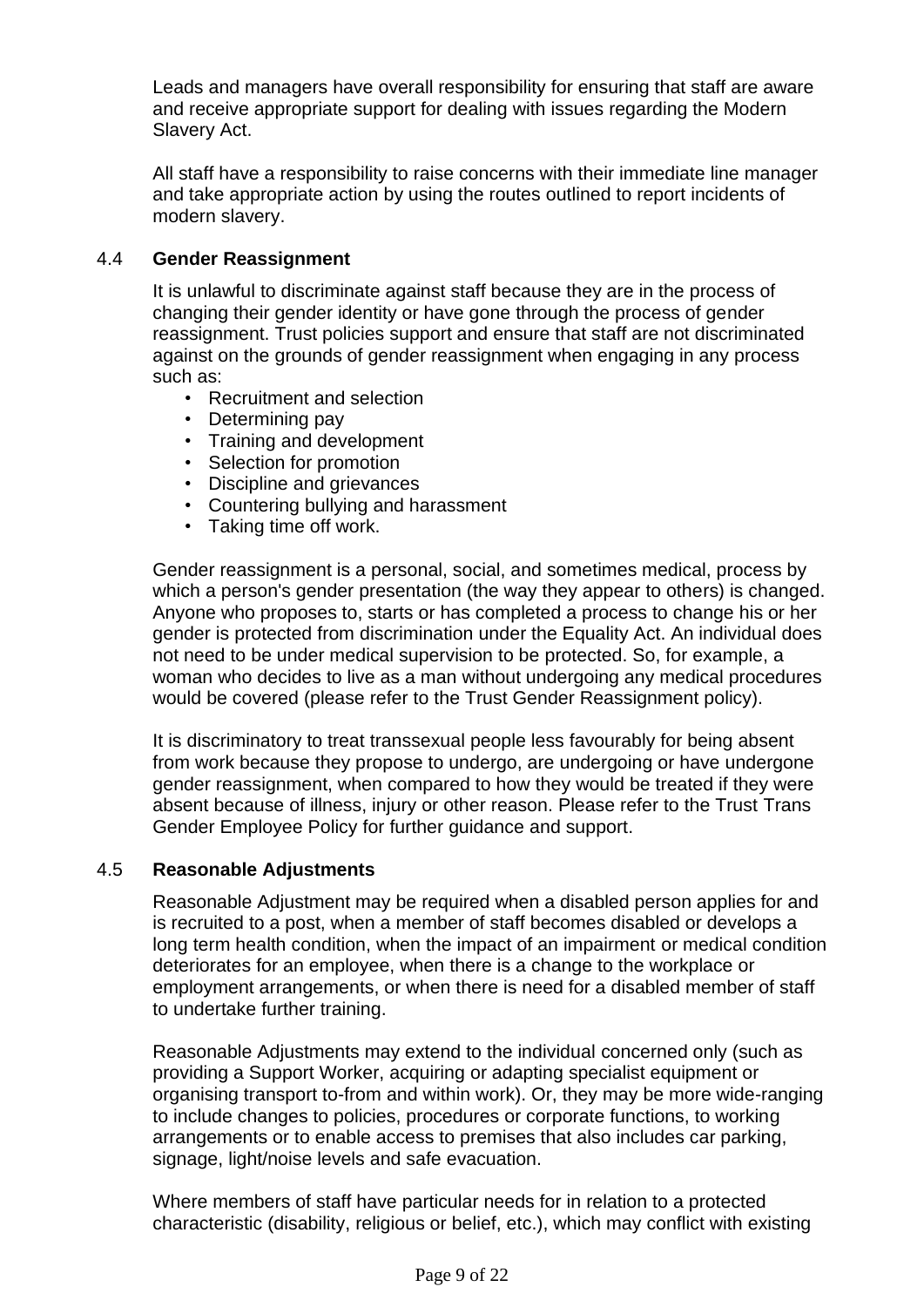work requirements, these requirements will be considered which may result in adjustments where reasonably practicable (such as ensuring that documentation is made available in different formats (please see Reasonable Adjustment policy).

#### **5.0. Flowchart / Process Chart**



#### **6.0 Anti-bullying, Harassment and Victimisation**

- 6.1 The Trust has a zero-tolerance to bullying, harassment and victimisation. The Anti-bullying, Harassment and Victimisation (Dignity at Work)policy is designed to ensure all members of staff, providers of services and service users are aware of what bullying and harassment is, know how to confront and challenge inappropriate behaviour and know how to raise a grievance or complaint without fear of reprisal or victimisation.
- 6.2 We are committed to having a working environment which is free from intimidation, offensive banter, discrimination and harassment or bullying on the grounds of disability, gender, marital status, race, colour, ethnic origin or national origin, nationality, age, sexual orientation, gender re-assignment, religion or belief, pregnancy and maternity or any other unjustifiable conditions or requirements covered under the legislation; this includes bullying and harassment on the grounds of association or perceived association with any of the aforementioned characteristics.
- 6.3 The Trust has designed, developed and implemented a confidential advisory Anti-Bullying and Harassment Advice Service that uses trained advisors to provide guidance and advice to individuals experiencing inappropriate behaviour. To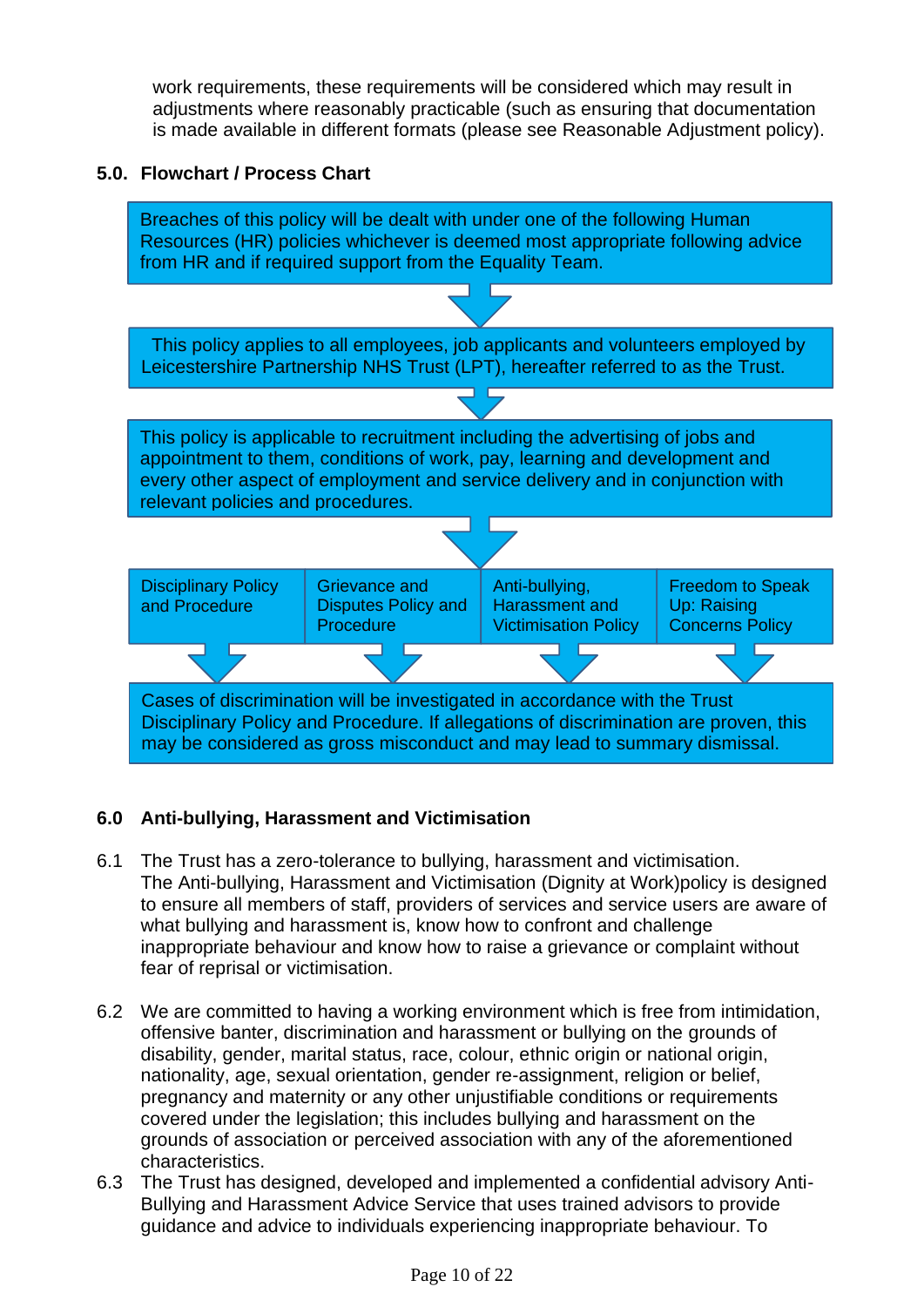contact an advisor you can call the confidential helpline on 07557190581 or e-mail [nobullying@leicspart.nhs.uk.](mailto:nobullying@leicspart.nhs.uk)

- 6.4 The Trust will not tolerate or accept bullying and harassment behaviour from staff, providers of services and service users. Managers will ensure, so far as is reasonably practicable, that bullying and harassment does not occur. Any action or behaviour found to be in breach of Trust policies may be regarded as misconduct or gross misconduct and may result in disciplinary action, in accordance with the Trust disciplinary procedure.
- 6.5 Examples of bullying may include and is not limited to direct verbal or physical abuse, offensive, intimidating, malicious or insulting behaviour, an abuse or misuse of power through means that undermine, humiliate, denigrate, or injure the recipient. Such as deliberate exclusion and ignoring the person. Please see LPT Anti-Bullying, Harassment and Victimisation (Dignity at Work) Policy.

#### **7.0 Recruitment, Promotion, Transfers, Redeployment and Resignation**

- 7.1 The 'Recruitment and Selection' policy will underpin all other policies related to recruitment, promotion, transfers, redeployment and resignations. All aspects of the recruitment and selection process will be open, fair and transparent. Where clarity is required, managers will seek advice and support from the Human Resources Team or the Equality and Diversity and Inclusion Service.
- 7.2 All job advertisements will include a statement to encourage applications from groups that are under-represented within the Trust. Any positive action initiatives to encourage such applications will keep to relevant legislation.
- 7.3 Job advertisements and supporting recruitment documentation will ensure that they do not refer to any specific equality criteria unless there is a genuine occupational requirement, which fully meets the provisions of the relevant legislation. Any personal details specified must be genuinely necessary to perform the particular role. For example; a post on a female only ward might specify an essential criterion that applicants must be female.
- 7.4 Any procedure for selecting and recruiting staff, promoting, transferring and redeploying employees and resignations/voluntary redundancies of employment will need to be fair and consistent (please see Trust Recruitment and Selection policy and guidance).
- 7.5 Staff leaving the Trust will be asked to complete an on-line form or may request a 1:2:1 exit interview, these will be opportunities to provide feedback and/or discuss any equality and diversity issues.

#### **8.0 Grievance and Disputes Policy and Disciplinary Policy and Procedure**

#### 8.1 Grievance

All staff have the right to seek redress for their grievances. Grievances must be treated equally and fairly and not subjected to assumptions about the personal sensitivity of the employee expressing the grievance (please see Grievance and Disputes Procedure for details).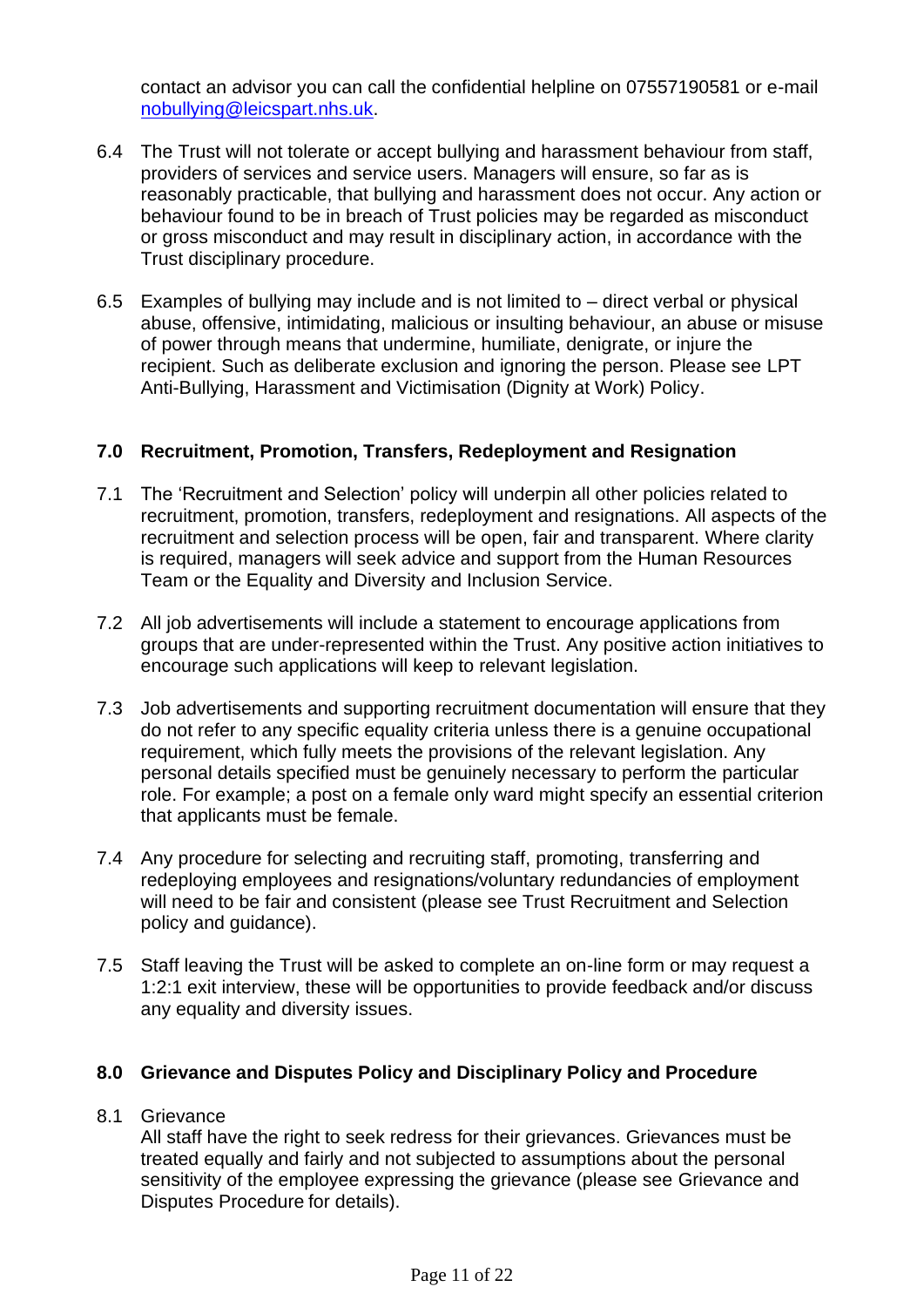8.2 Disciplinary Policy

This Disciplinary Policy is in place to ensure that all employees are aware of and maintain the high standards of conduct required by this Trust. It describes clearly the process for reporting, investigating and managing allegations of misconduct and ensures all employees are treated fairly and consistently.

### **9.0 People (other than employees) Working for the Trust**

9.1 Contractors, agency staff, partners, stakeholders and students on placement within the Trust who are providing services are required to adhere to the equality principles outlined in this policy. Appropriate action will be taken against contractors, agency staff and students who fail to adhere to the policy.

#### **10.0 Patients, Service Users, Carers and Visitors**

- 10.1 Patients, service users, carers and visitors will be expected to recognise and comply with the principles set out in this policy whilst on the Trust's premises or whilst receiving care originating from the Trust. Every effort will be made by the Trust to ensure all relevant information is available in a suitable format to achieve this aim.
- 10.2 Patients, service users, carers and visitors are expected to be respectful to all staff and other patients.
- 10.3 Patients, service users, carers and visitors who are verbally or physically abusive or who make derogatory statements that are of a discriminatory nature to any staff or other patients should be aware that they will be challenged about their behaviour. Where appropriate, the Trust may consider limiting or withdrawing the provision of services to, patients, service users, carers and visitors and may seek to prosecute individuals where it deems necessary (please
- 10.4 The Trust will consider issues such as non-capacity and any learning disability at this time before any action is taken such as a service being removed or reduced.

#### **11.0 Equality, Diversity and Inclusion Strategy**

11.1 The Trust's Equality, Diversity and Inclusion Strategy 2021 - 2025 has been designed and developed to improve service delivery to the broader community and meet our public sector equality duty. The Trust will also aim to extend its focus to reduce the health inequalities and associated socio-economic factors. The objectives and any associated action plans for the next four years will focus on activity that improves outcomes for those most disadvantaged.

#### **12.0 Staff Support Networks**

12.1 The Trust strongly supports the establishment of Staff Support Groups for staff. The groups provide an opportunity for staff who share one or more aspects of their identity, (protected characteristics) or who wish to champion/support/learn about any protected group to communicate, network, meet and support each other. In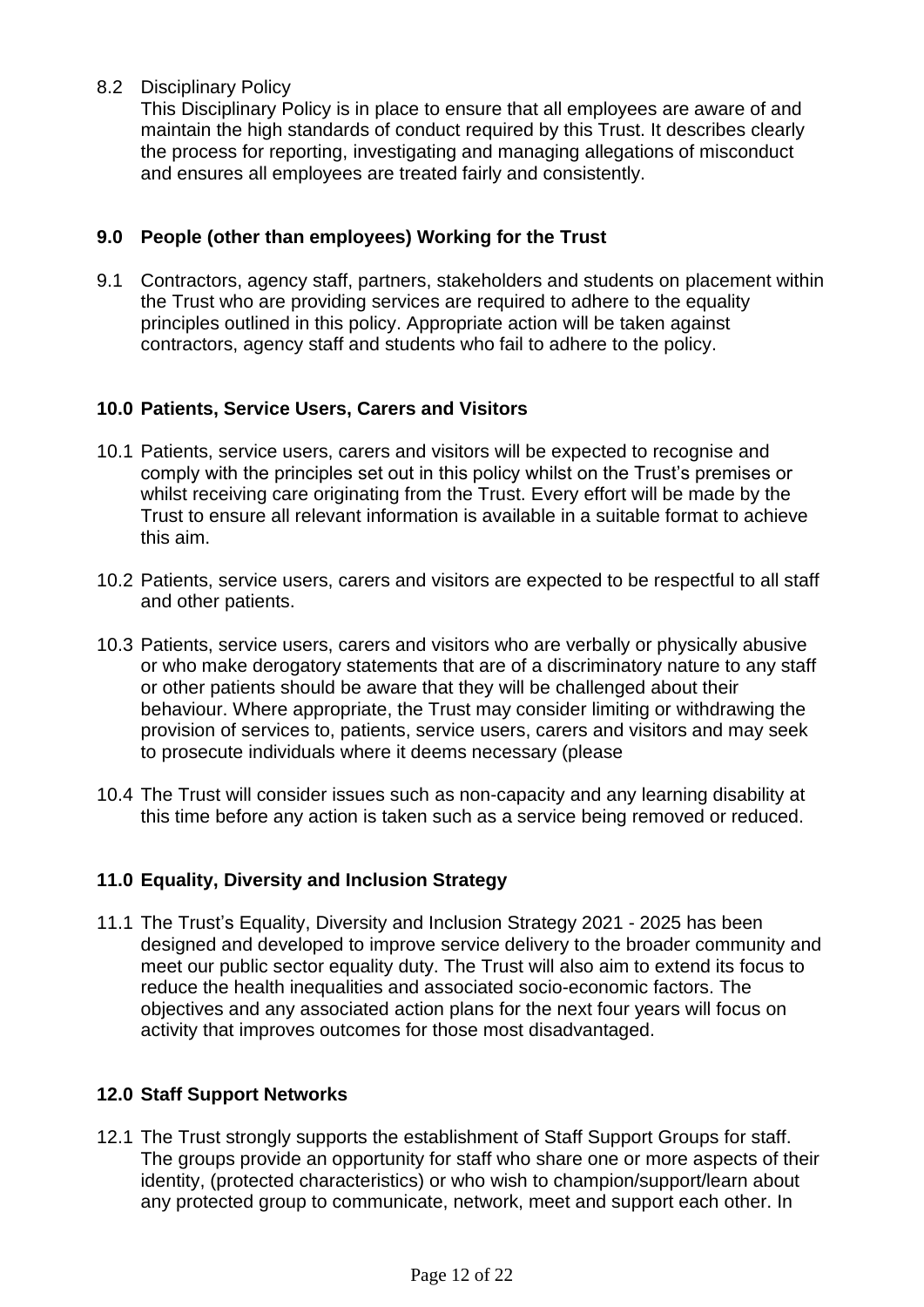turn, the Staff Support Groups help the Trust to break down barriers and improve equality outcomes. Further information can be found on Staffnet.

#### **13.0 Involving, Engaging and Consulting**

13.1 The Trust will involve, engage and consult with local communities, employees, trade unions and anyone receiving our services, to develop and put in place strategies, policies and services that are appropriate to our diverse communities. The Trust will assess the effect of strategies, policies and services on all communities to ensure that needs are understood and met.

#### **14.0 Hate Crime and Incidents**

- 14.1 Hate Crime is about victims in our communities (internal/external) who are targeted because of who they are, what they are or what people think they are. These incidents are motivated by offenders who have a hatred of their victims for example due to their, race, colour, ethnic or national origins, religion or belief, disability, sexual orientation, gender or gender identity, this list is not exhaustive. Hate crimes come in many forms including physical attacks, threats of violence or verbal abuse such as insults.
- 14.2 As part of the Trusts commitment to tackling hate crime a dedicated online resource is available to support staff and service users (please refer to Hate Crime webpage on Staffnet for further details). One initiative to help tackle hate crime is the facilitation of third party reporting.
- 14.3 Third party reporting takes away the need for a victim to attend a police station or to have any visible police presence at their home. Instead, victims or witnesses can report incidents confidentially and anonymously.
- 14.4 There are also trained staff who deal with third party reports in a manner that will ease any apprehension. These staff can also provide support, advice and potentially act as a link between victims and police.

#### **15.0 Procurement**

- 15.1 Effective procurement to ensure a range of choice and equitable provision
- 15.2 The idea of fairness for all is at the heart of the NHS, and is reflected in the NHS Constitution. We make every effort to guarantee that the organisations from which we commission health services offer equitable access to all within Leicester, Leicestershire and Rutland, irrespective of any protected characteristic or equality group.
- 15.3 The Trust has an obligation to pass on our equality duties to contractors, such as the collection of equality monitoring data in order to allow the assessment of equal access and outcomes by protected characteristics. Equality duties relevant to the provider must be explicitly and clearly stated within the organisation's contracts.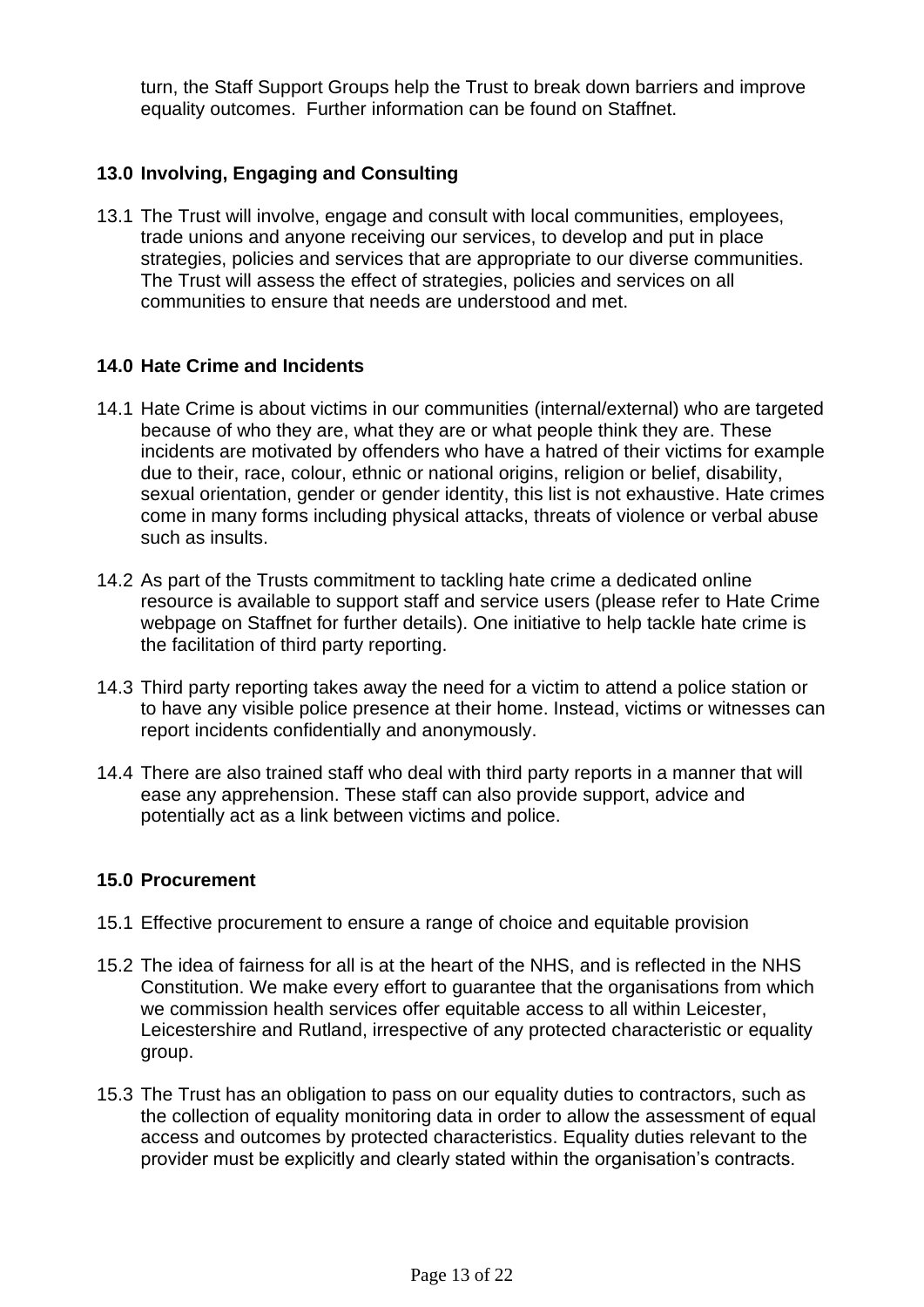#### **16.0 Performance and Contract Management**

16.1 The Trust has a legal obligation to monitor the impact of commissioned services on people from different equality groups. The health needs of disadvantaged groups cannot be accurately identified without access to data that is appropriately disaggregated, nor can we evidence progress towards improving access and health outcomes and reducing health inequalities.

#### **17.0 Service Delivery**

- 17.1 The Trust will endeavour to ensure that its services are non-discriminatory, enabling equality of access and provision and meeting the requirements of the Equality Act 2010.
- 17.2 The Trust will make every effort to prioritise its services and set them according to the health and social care needs of all diverse groups within the community. The Trust recognises the importance of seeking views from the community it serves and working cohesively to identify and improve services that help to tackle health inequalities.

#### **17.3 There will be no disadvantage for any person belonging to the armed forces community on a waiting list, if, in the event of being transferred from another NHS Trust, they will maintain their position on that waiting list.**

#### **18.0 Complaints**

- 18.1 The Trust will endeavour to actively involve and engage with all communities in order that they can influence and shape services. It is committed to fostering a culture where patients can approach a member of staff and raise a concern about their human rights. Any concerns/issues will be considered and discussed with them and resolved where possible.
- 18.2 If members of staff have a complaint they should contact the Human Resources Team or the Equality, Diversity and Inclusion Service. All grievances and complaints will be treated seriously and with sensitivity. Further information can be obtained from the Human Resources Team or by viewing the relevant policies on our Staffnet website.

#### **19.0 Equality, Diversity and Inclusion Service**

- 19.1 The Equality, Diversity and Inclusion Service will work in partnership with service users and staff to reduce barriers. The Service will provide support and guidance on equality to the board, chief executive, directors, senior managers, leads and all staff, as required.
- 19.2 The Service will provide or make provision for the delivery of training that is appropriate to ensuring that equality principles are applied for promoting, embedding and mainstreaming equality into everything we do.
- 19.3 To contact the EDI Service, please e-mail us at [equality@leicspart.nhs.uk](mailto:equality@leicspart.nhs.uk)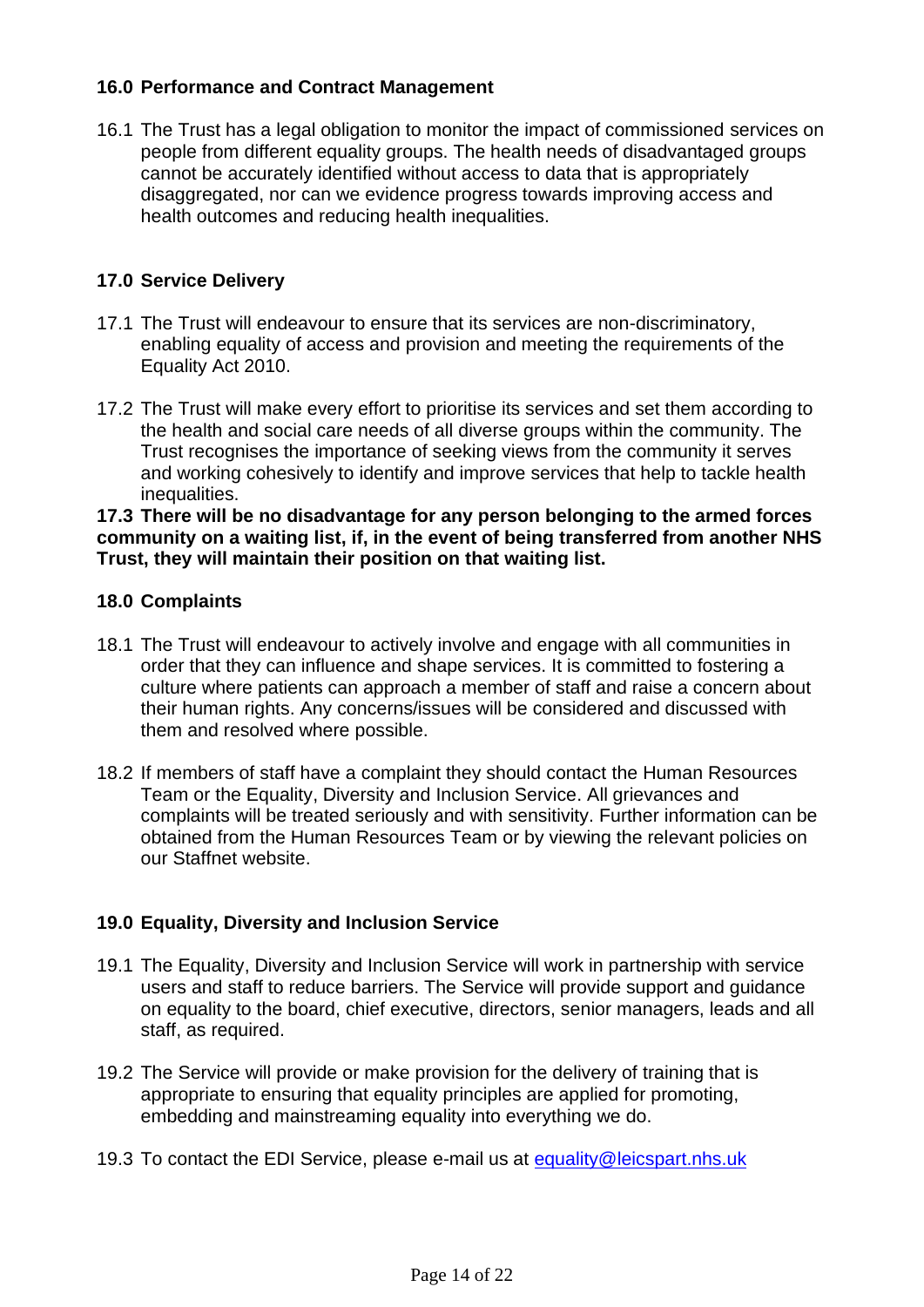#### **20.0 Reviewing**

- 20.1 An essential part of this policy is the monitoring of equality related outcomes and measures. The Trust will monitor activity and highlight any equality concerns that are identified. This will enable us to take appropriate action to address any issues identified.
- 20.2 The Human Resources Director (who champions the equality agenda) with the support of the other directors will have the lead responsibility and accountability to ensure that this policy document is reviewed with respect to changes in legislation and/or at any time where it can be shown the needs of either the Trust or its employees are not being met.

#### **21.0 Responsibility for Document Development**

21.1 The responsibility for the development of this policy rests with the Head of EDI and the EDI Workforce Group chaired by the Director of HR.

#### **22.0 Duties within the Organisation/Key Duties**

- 22.1 The Trust Board has a legal responsibility for Trust policies and for ensuring that they are carried out effectively.
- 22.2 The Trust Policy Committee is mandated on behalf of the Trust Board to adopt policies
- 22.3 As stated above the EDI Workforce Group has responsibility for this Policy.
- 22.4 Directors and Heads of Service are responsible for:
	- Adherence to this Policy
	- Ensuring that this policy is communicated to and made known to all staff and where appropriate patients, service users and members of the public.
- 22.5 Managers and Team leaders are responsible for:
	- Adherence to this Policy
	- Ensuring that this policy is communicated to and made known to all staff and where appropriate patients, service users and members of the public.
- 22.6 Responsibility of Staff
	- Adherence to the policy
	- Awareness of its contents and their legal obligations
	- Advancement of the policy in line with their legal responsibilities.

#### **23.0. Training needs**

There is a need for training identified within this policy. In accordance with the classification of training outlined in the Trust Learning and Development Strategy this training has been identified as mandatory training.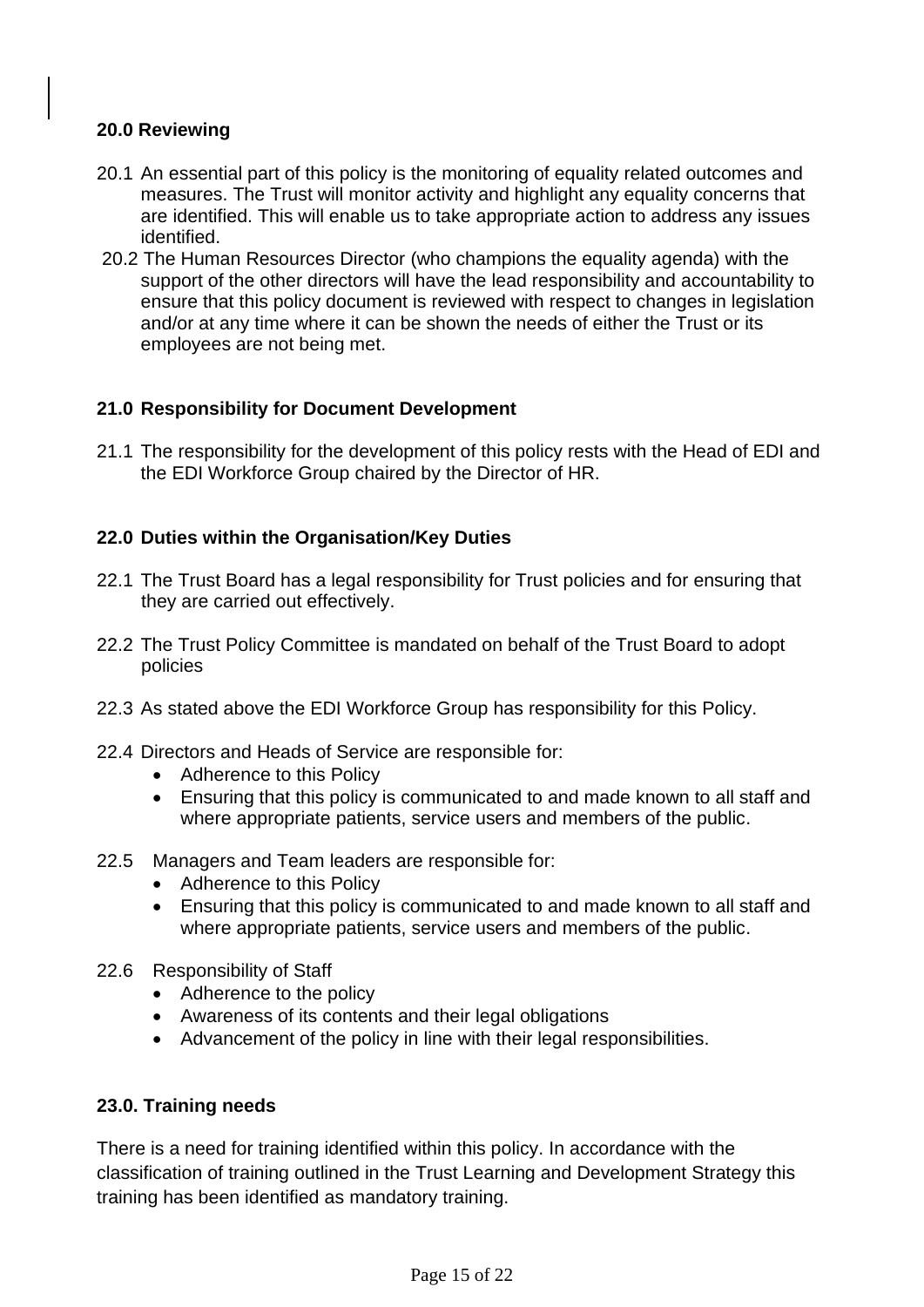#### **24.0 Monitoring Compliance and Effectiveness**

| <b>Ref</b> | <b>Minimum</b><br><b>Requirements</b>                                                                                                                        | <b>Evidence for</b><br>Self-<br>assessment | <b>Process for</b><br><b>Monitoring</b>                                | <b>Responsible</b><br>Individual /<br><b>Group</b>                                                           | Frequency<br>Οf<br>monitoring |
|------------|--------------------------------------------------------------------------------------------------------------------------------------------------------------|--------------------------------------------|------------------------------------------------------------------------|--------------------------------------------------------------------------------------------------------------|-------------------------------|
| All        | Reporting of<br>workforce and user<br>demographic data to<br>the EDI workforce<br>Group and the EDI<br><b>Patient Experience</b><br>and Involvement<br>Group | Production of<br>reports                   | Submission<br>and publication<br>of reports on<br><b>Trust website</b> | Head of EDI<br><b>EDI Workforce</b><br>Group<br><b>EDI Patient</b><br>Experience and<br>Involvement<br>Group | Annual                        |

## **25.0. Standards / Performance Indicators**

| <b>TARGET/STANDARDS</b>                                                                                                                                                                                         | <b>KEY PERFORMANCE INDICATOR</b>                                                                                |
|-----------------------------------------------------------------------------------------------------------------------------------------------------------------------------------------------------------------|-----------------------------------------------------------------------------------------------------------------|
| Care Quality Commission registration<br>standards (outcome 14) Supporting<br>Workers (21) of the Health & Social Care<br>Act (2008) (Regulated Activities<br>Regulations 2010<br><b>CQC</b> essential standards | The trust maintains compliance with CQC<br>registration standards, this policy supports<br>outcome standards 14 |

## **26.0. References and Bibliography**

N/A as the policy has been reviewed in light of relevant legislation and existing policy.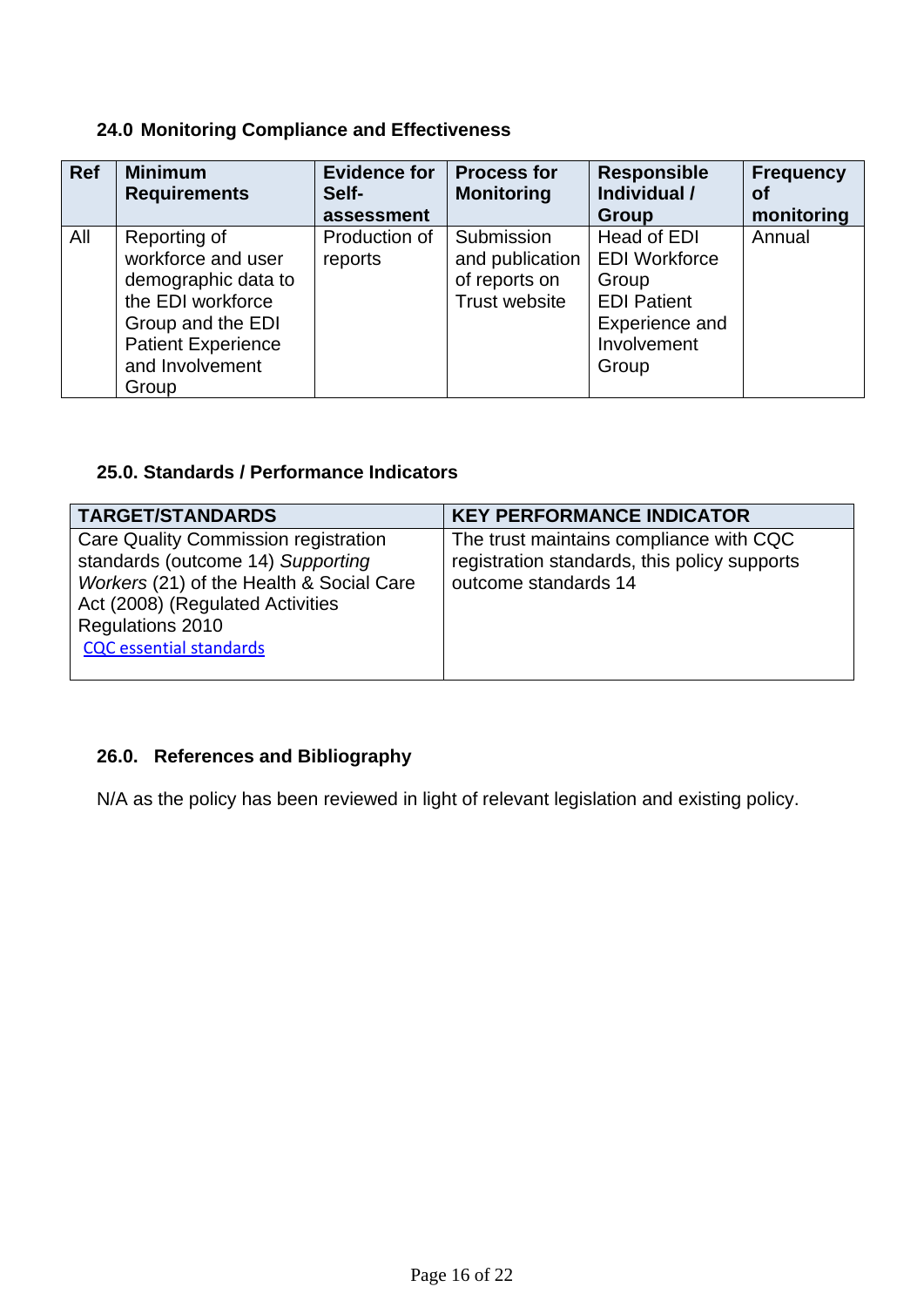# **Training Needs Analysis**

| <b>Training topic:</b>                                  | <b>Equality and Diversity Basic Training</b>                                                                                                                                                                          |  |
|---------------------------------------------------------|-----------------------------------------------------------------------------------------------------------------------------------------------------------------------------------------------------------------------|--|
| Type of training:<br>(see study leave policy)           | $\Box \vee$ Mandatory (must be on mandatory training register)<br>$\Box$ Role specific<br>$\Box$ Personal development                                                                                                 |  |
| Directorate (s) to which the<br>training is applicable: | $\Box \vee$ Adult Mental Health & Learning Disability Services<br>$\Box \vee$ Community Health Services<br>$\Box \lor$ Enabling Services<br>$\Box \vee$ Families Young People Children<br>$\Box \vee$ Hosted Services |  |
| <b>Staff groups who require</b><br>the training:        | Everybody                                                                                                                                                                                                             |  |
| <b>Regularity of Update</b><br>requirement:             | 3 years                                                                                                                                                                                                               |  |
| Who is responsible for<br>delivery of this training?    | <b>Head of EDI</b>                                                                                                                                                                                                    |  |
| <b>Have resources been</b><br>identified?               | Yes                                                                                                                                                                                                                   |  |
| Has a training plan been<br>agreed?                     | Yes                                                                                                                                                                                                                   |  |
| Where will completion of<br>this training be recorded?  | $\Box \lor$ ULearn<br>$\Box$ Other (please specify)                                                                                                                                                                   |  |
| How is this training going to<br>be monitored?          | Through uLearn and reporting to TED                                                                                                                                                                                   |  |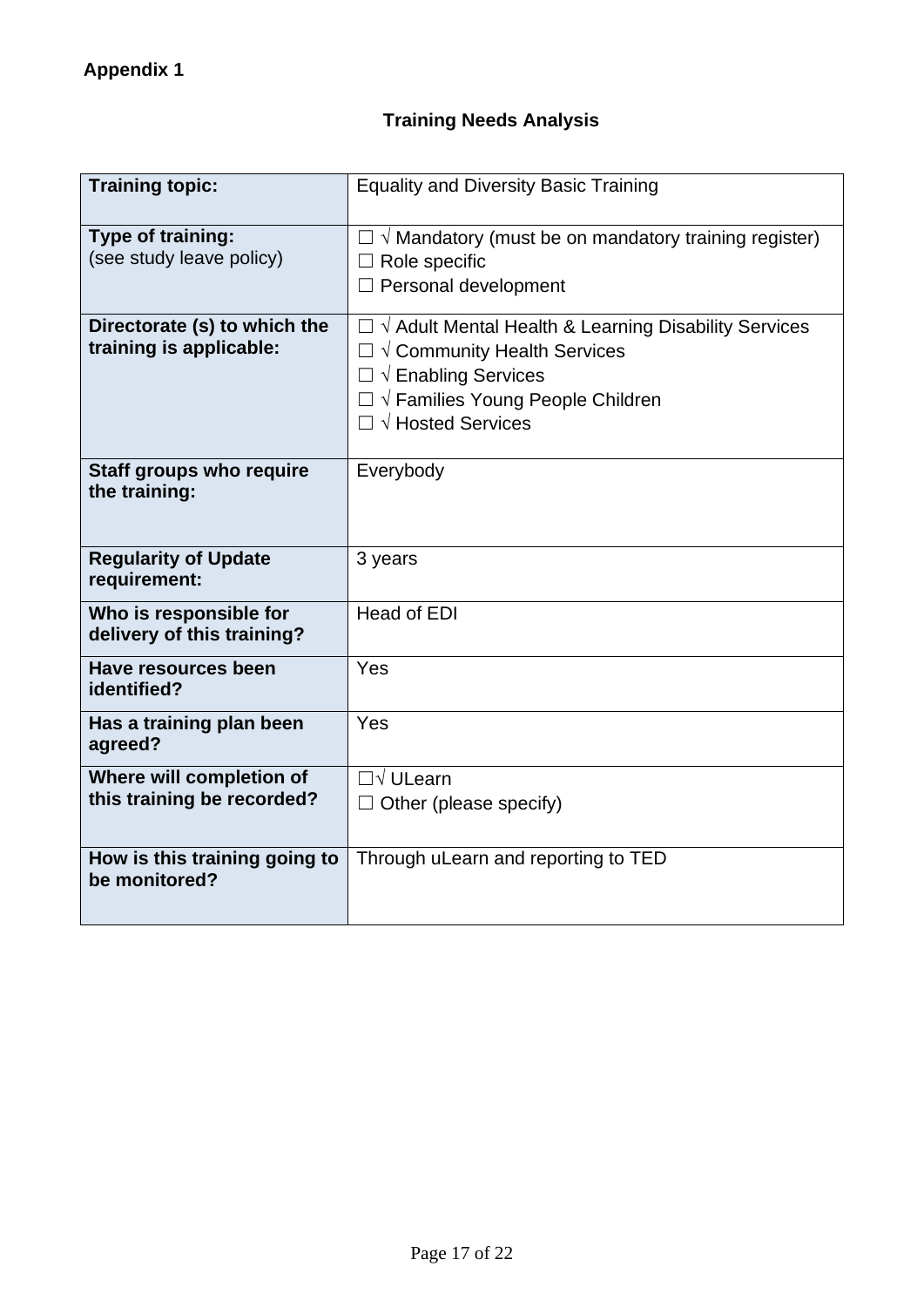## **The NHS Constitution**

**The NHS will provide a universal service for all based on clinical need, not ability to pay. The NHS will provide a comprehensive range of services**

| Shape its services around the needs and preferences of individual<br>patients, their families and their carers                         | ∏√                       |
|----------------------------------------------------------------------------------------------------------------------------------------|--------------------------|
| Respond to different needs of different sectors of the population                                                                      | $\vert \ \ \vert \gamma$ |
| Work continuously to improve quality services and to minimise errors                                                                   | ∏่ง                      |
| <b>Support and value its staff</b>                                                                                                     | $\vert \ \vert \sqrt$    |
| Work together with others to ensure a seamless service for patients                                                                    | □√                       |
| Help keep people healthy and work to reduce health inequalities                                                                        | ∏√                       |
| Respect the confidentiality of individual patients and provide open<br>access to information about services, treatment and performance | $\overline{\wedge}$      |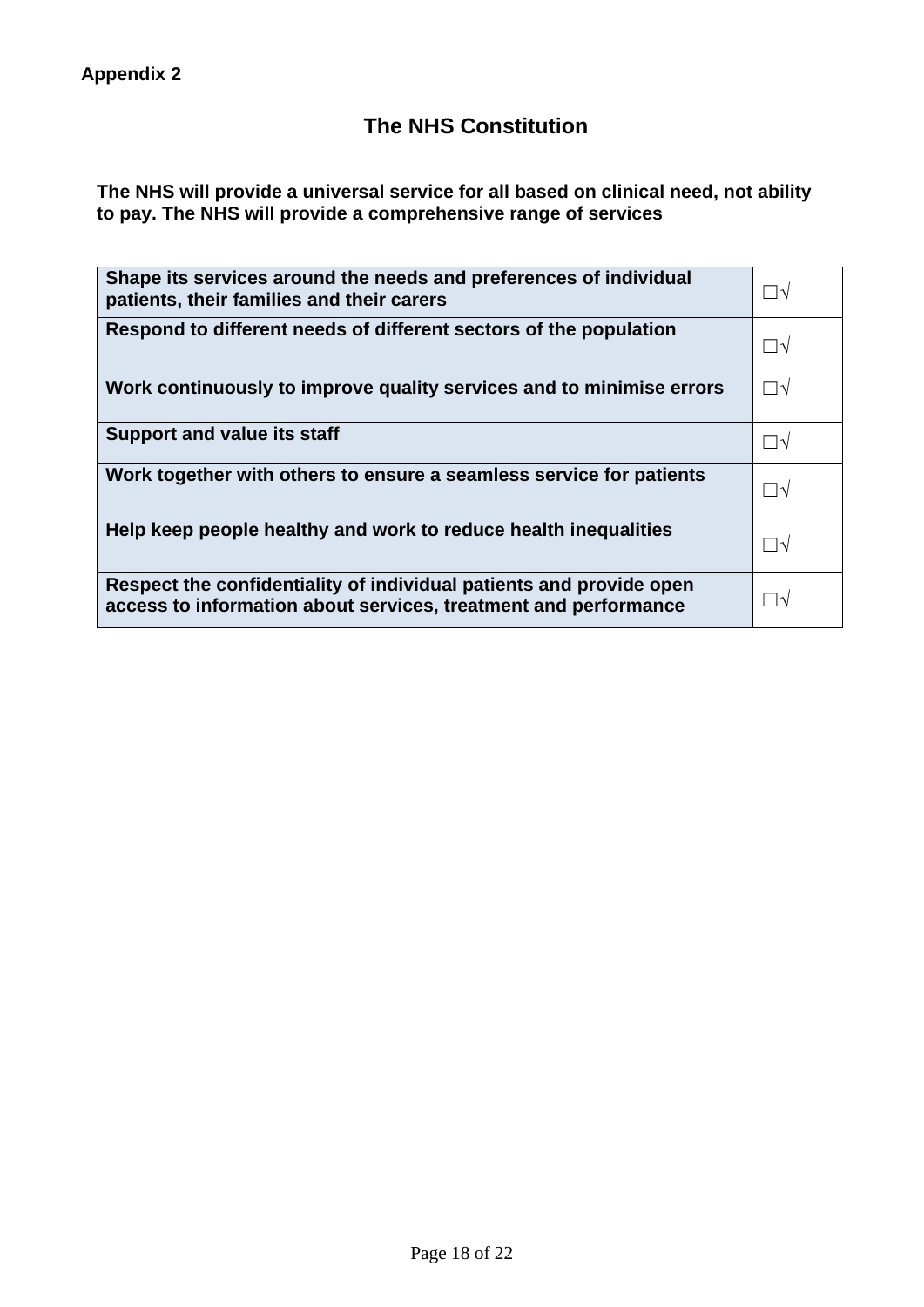## **Key individuals involved in developing the document**

| <b>Name</b>               | <b>Designation</b>                        |
|---------------------------|-------------------------------------------|
| <sup>I</sup> Haseeb Ahmad | Head of Equality, Diversity and Inclusion |

## **Circulated to the following individuals for comment**

| <b>Name</b>                                             |
|---------------------------------------------------------|
| Directors / Heads of Service and Direct Reports         |
| <b>Operational HR Team</b>                              |
| <b>Equalities Team</b>                                  |
| <b>Staffside</b>                                        |
| Workforce Organisational Development Wellbeing<br>Group |
|                                                         |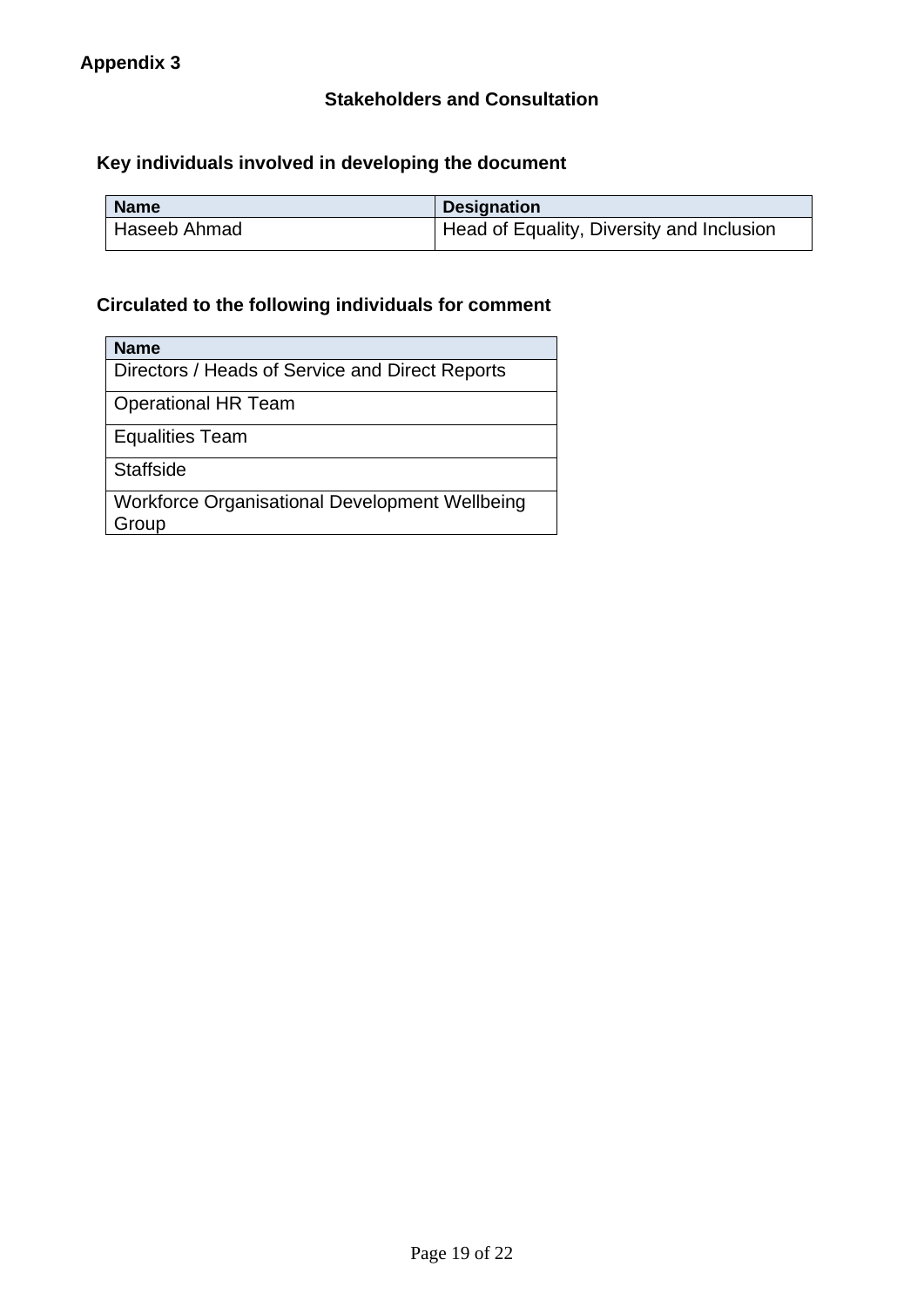# **Due Regard Screening Template**

| <b>Section 1</b>                                                           |                                                                                                                         |                                                                                               |  |  |
|----------------------------------------------------------------------------|-------------------------------------------------------------------------------------------------------------------------|-----------------------------------------------------------------------------------------------|--|--|
| Name of activity/proposal                                                  |                                                                                                                         | Reviewing of Equality, Diversity & Inclusion<br>Policy                                        |  |  |
| <b>Date Screening commenced</b>                                            |                                                                                                                         | $2nd$ July 2021                                                                               |  |  |
| Directorate / Service carrying out the                                     |                                                                                                                         | <b>EDI Service</b>                                                                            |  |  |
| assessment                                                                 |                                                                                                                         |                                                                                               |  |  |
| Name and role of person undertaking<br>this Due Regard (Equality Analysis) |                                                                                                                         | Haseeb Ahmad, Head of Equality, Diversity &<br>Inclusion                                      |  |  |
|                                                                            |                                                                                                                         | Give an overview of the aims, objectives and purpose of the proposal:                         |  |  |
| AIMS:                                                                      |                                                                                                                         |                                                                                               |  |  |
|                                                                            |                                                                                                                         | To ensure that the Equal Ops Policy meets all current legal and statutory requirements in     |  |  |
|                                                                            |                                                                                                                         | line with equality legislation in discharging its functions under the Equality Act 2010.      |  |  |
| <b>OBJECTIVES:</b>                                                         |                                                                                                                         |                                                                                               |  |  |
|                                                                            |                                                                                                                         | To ensure the EO Policy meets its statutory requirements under the Equality act               |  |  |
|                                                                            |                                                                                                                         | To ensure that the EO Policy provides the necessary framework to guide staff (at all levels), |  |  |
|                                                                            |                                                                                                                         | patients, service users and the public in discharging their legal, business and moral         |  |  |
| obligations in relation to equality, diversity and inclusion.              |                                                                                                                         |                                                                                               |  |  |
|                                                                            |                                                                                                                         |                                                                                               |  |  |
| <b>Section 2</b>                                                           |                                                                                                                         |                                                                                               |  |  |
| <b>Protected Characteristic</b>                                            |                                                                                                                         | If the proposal/s have a positive or negative impact                                          |  |  |
|                                                                            | please give brief details                                                                                               |                                                                                               |  |  |
| Age                                                                        |                                                                                                                         | Positive, this policy is intended to advance equality of                                      |  |  |
|                                                                            |                                                                                                                         | opportunity and eliminate discrimination for all people with                                  |  |  |
|                                                                            |                                                                                                                         | protected characteristics in relation to all aspects of                                       |  |  |
|                                                                            |                                                                                                                         |                                                                                               |  |  |
| <b>Disability</b>                                                          | employment and service delivery                                                                                         |                                                                                               |  |  |
|                                                                            | Positive, this policy is intended to advance equality of                                                                |                                                                                               |  |  |
|                                                                            | opportunity and eliminate discrimination for all people with<br>protected characteristics in relation to all aspects of |                                                                                               |  |  |
|                                                                            |                                                                                                                         |                                                                                               |  |  |
| Gender reassignment                                                        | employment and service delivery<br>Positive, this policy is intended to advance equality of                             |                                                                                               |  |  |
|                                                                            |                                                                                                                         | opportunity and eliminate discrimination for all people with                                  |  |  |
|                                                                            |                                                                                                                         | protected characteristics in relation to all aspects of                                       |  |  |
|                                                                            |                                                                                                                         | employment and service delivery                                                               |  |  |
| Marriage & Civil Partnership                                               |                                                                                                                         | Positive, this policy is intended to advance equality of                                      |  |  |
|                                                                            |                                                                                                                         | opportunity and eliminate discrimination for all people with                                  |  |  |
|                                                                            |                                                                                                                         | protected characteristics in relation to all aspects of                                       |  |  |
|                                                                            |                                                                                                                         |                                                                                               |  |  |
| <b>Pregnancy &amp; Maternity</b>                                           | employment and service delivery<br>Positive, this policy is intended to advance equality of                             |                                                                                               |  |  |
|                                                                            |                                                                                                                         | opportunity and eliminate discrimination for all people with                                  |  |  |
|                                                                            |                                                                                                                         |                                                                                               |  |  |
|                                                                            | protected characteristics in relation to all aspects of<br>employment and service delivery                              |                                                                                               |  |  |
| Race                                                                       | Positive, this policy is intended to advance equality of                                                                |                                                                                               |  |  |
|                                                                            |                                                                                                                         | opportunity and eliminate discrimination for all people with                                  |  |  |
|                                                                            |                                                                                                                         | protected characteristics in relation to all aspects of                                       |  |  |
|                                                                            |                                                                                                                         | employment and service delivery                                                               |  |  |
| <b>Religion and Belief</b>                                                 |                                                                                                                         | Positive, this policy is intended to advance equality of                                      |  |  |
|                                                                            |                                                                                                                         | opportunity and eliminate discrimination for all people with                                  |  |  |
|                                                                            |                                                                                                                         | protected characteristics in relation to all aspects of                                       |  |  |
|                                                                            |                                                                                                                         | employment and service delivery                                                               |  |  |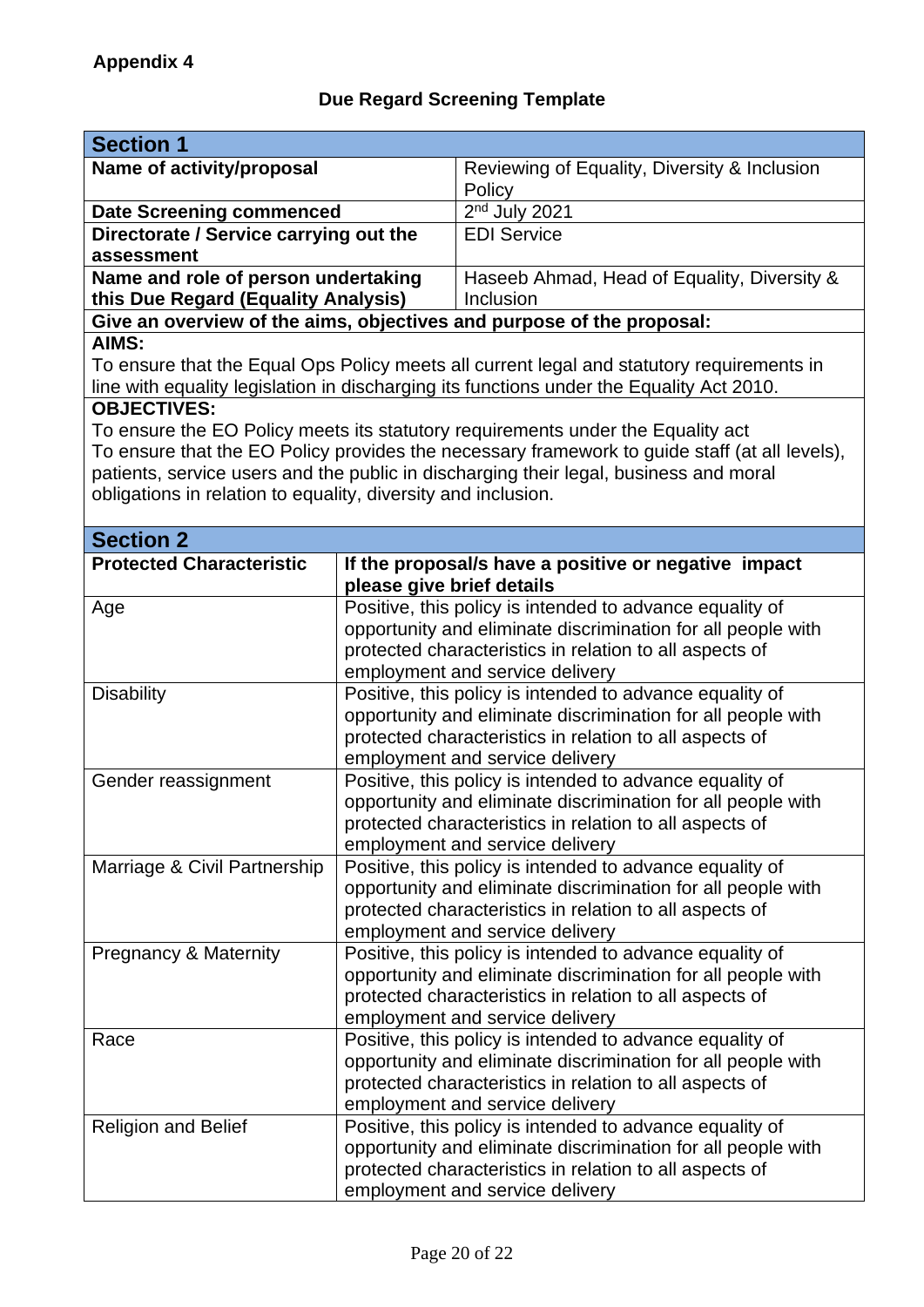| <b>Sex</b>                                                                                                                                                                                                                                                                             | Positive, this policy is intended to advance equality of<br>opportunity and eliminate discrimination for all people with<br>protected characteristics in relation to all aspects of<br>employment and service delivery                                     |  |                            |                  |  |  |  |
|----------------------------------------------------------------------------------------------------------------------------------------------------------------------------------------------------------------------------------------------------------------------------------------|------------------------------------------------------------------------------------------------------------------------------------------------------------------------------------------------------------------------------------------------------------|--|----------------------------|------------------|--|--|--|
| <b>Sexual Orientation</b>                                                                                                                                                                                                                                                              | Positive, this policy is intended to advance equality of<br>opportunity and eliminate discrimination for all people with<br>protected characteristics in relation to all aspects of                                                                        |  |                            |                  |  |  |  |
| Other equality groups?                                                                                                                                                                                                                                                                 | employment and service delivery<br>Positive, this policy is intended to advance equality of<br>opportunity and eliminate discrimination for all people with<br>protected characteristics in relation to all aspects of<br>employment and service delivery. |  |                            |                  |  |  |  |
| <b>Section 3</b>                                                                                                                                                                                                                                                                       |                                                                                                                                                                                                                                                            |  |                            |                  |  |  |  |
| Does this activity propose major changes in terms of scale or significance for LPT?<br>For example, is there a clear indication that, although the proposal is minor it is likely<br>to have a major affect for people from an equality group/s? Please tick appropriate<br>box below. |                                                                                                                                                                                                                                                            |  |                            |                  |  |  |  |
|                                                                                                                                                                                                                                                                                        |                                                                                                                                                                                                                                                            |  |                            | <b>No</b>        |  |  |  |
| High risk: Complete a full EIA starting click<br>here to proceed to Part B                                                                                                                                                                                                             |                                                                                                                                                                                                                                                            |  | Low risk: Go to Section 4. |                  |  |  |  |
| <b>Section 4</b>                                                                                                                                                                                                                                                                       |                                                                                                                                                                                                                                                            |  |                            |                  |  |  |  |
| If this proposal is low risk please give evidence or justification for how you<br>reached this decision:                                                                                                                                                                               |                                                                                                                                                                                                                                                            |  |                            |                  |  |  |  |
| This policy is aimed at the promotion of equality of opportunity.                                                                                                                                                                                                                      |                                                                                                                                                                                                                                                            |  |                            |                  |  |  |  |
|                                                                                                                                                                                                                                                                                        |                                                                                                                                                                                                                                                            |  |                            |                  |  |  |  |
| <b>Signed by reviewer/assessor</b>                                                                                                                                                                                                                                                     | +Anna                                                                                                                                                                                                                                                      |  | <b>Date</b>                | $2nd$ July 2021  |  |  |  |
| Sign off that this proposal is low risk and does not require a full Equality Analysis                                                                                                                                                                                                  |                                                                                                                                                                                                                                                            |  |                            |                  |  |  |  |
| <b>Head of Service Signed</b>                                                                                                                                                                                                                                                          | <b>Kathryn Burt</b>                                                                                                                                                                                                                                        |  | <b>Date</b>                | <b>July 2021</b> |  |  |  |